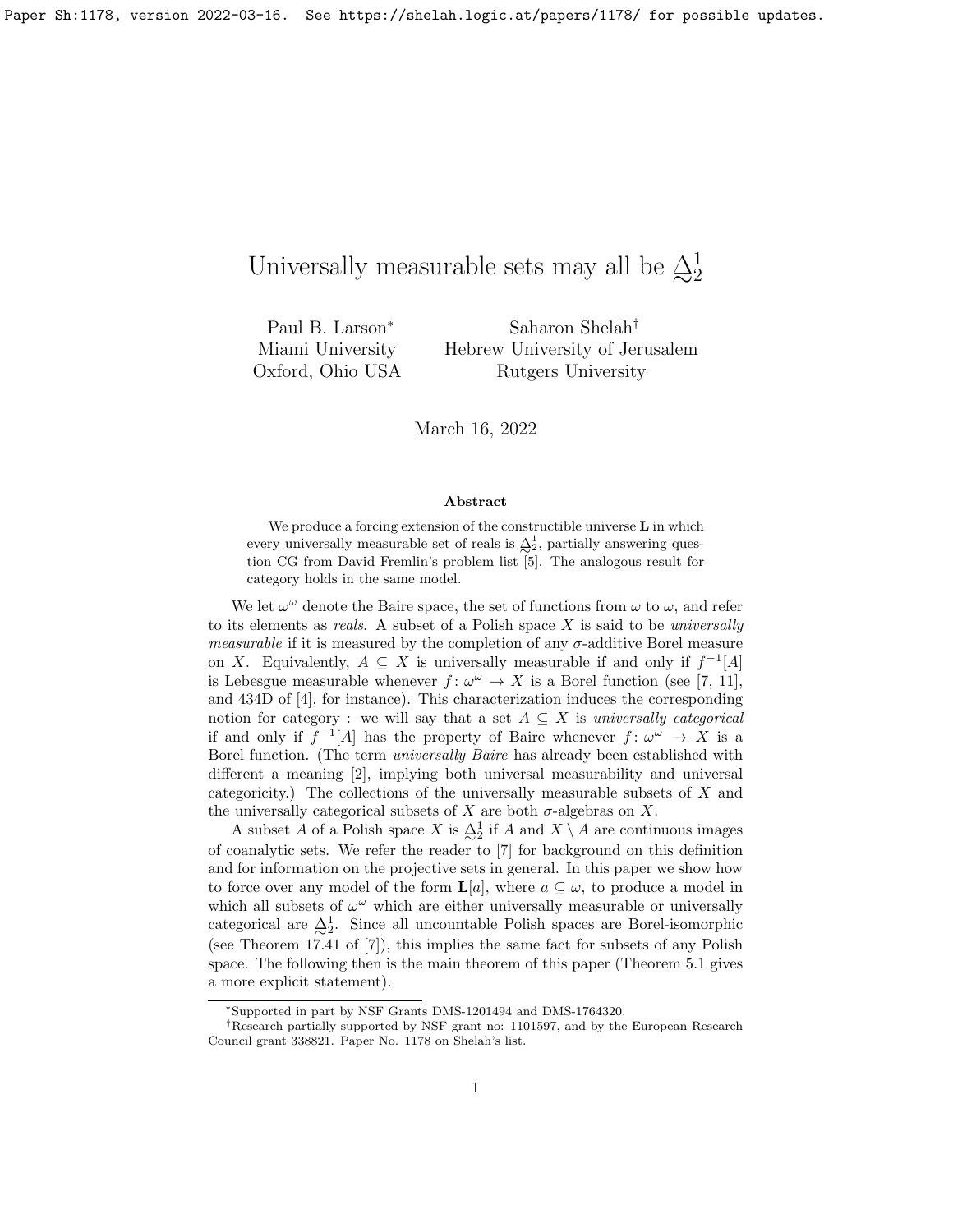### {specthrm}

**Theorem 0.1.** If, for some  $a \subseteq \omega$ , **V**=**L**[a], then there is a proper forcing extension in which every universally measurable subset of any Polish space is  $\Delta_2^1$ , and every universally categorical subset of any uncountable Polish space is  $\Delta^1_2$ .

The result for universally measurable sets answers part of problem CG on David Fremlin's problem list [5].

Since there are only continuum many  $\Delta_2^1$  sets, our result also strengthens (modulo the anti-large cardinal hypothesis  $V=L[a]$ ) a previous result of the authors with Itay Neeman [9], which showed the consistency of the statement that the set of universally measurable sets has the same cardinality as  $\omega^{\omega}$ . We note that (unlike the results in [9]) some anti-large cardinal hypothesis is needed for the results in this paper, since the existence of infinitely many Woodin cardinals for instance implies that every projective set of reals is universally measurable [17], and there are (assuming ZF) projective sets which are not  $\frac{\Delta}{2}$ <sup>1</sup> (see Theorem 37.7 of [7]).

# 1 Outline of the proof

{outlinesec}

The proof of Theorem 0.1 is an application of forcing machinery developed by the second author and his collaborators (especially [14, 15], but we also make use of results from [8]). The proof proceeds by forcing over a model of the form  $\mathbf{L}[a]$  (for any  $a \subseteq \omega$ ) with a countable support iteration of proper partial orders, and makes use of the following theorem, which is Theorem III.4.1 in [16].

{shthrm}

**Theorem 1.1.** Suppose that  $\kappa$  is a regular cardinal such that  $\mu^{\aleph_0} < \kappa$  for all  $\mu < \kappa$  and that  $\bar{\mathbb{P}} = \langle \mathbb{P}_{\alpha}, \dot{Q}_{\beta} : \alpha \leq \kappa, \beta < \kappa \rangle$  is a countable support iteration such that each  $\mathbb{P}_{\alpha}$  forces the corresponding  $\dot{Q}_{\alpha}$  to be a proper forcing of cardinality less than κ. Then  $\mathbb{P}_{\kappa}$  is κ-c.c., and for each  $\alpha < \kappa$ ,  $\mathbb{P}_{\alpha}$  has a dense subset of cardinality less than  $\kappa$ . Furthermore, for all  $\alpha < \kappa$ ,  $\mathbb{P}_{\alpha}$  forces that  $2^{\aleph_0} < \kappa$ .

We will apply this theorem with ground models of the form  $\mathbf{L}[a]$  for  $a \subseteq \omega$ , which satisfy the Generalized Continuum Hypothesis. Although we could let  $\kappa$  be any regular cardinal with  $\kappa^{\leq \kappa} = \kappa$  we will restrict ourselves to the case  $\kappa = \omega_2^{\mathbf{V}}$ . Each step of our iterations will be an  $(\omega, \infty)$ -distributive partial order of cardinality continuum (see Definition 2.2), and will force the Continuum Hypothesis (CH) to hold. To see that Theorem 1.1 applies, we need to know that each  $\mathbb{P}_{\alpha}$  preserves the statement that  $2^{\aleph_0} < \kappa$ . This is not hard to show directly for the partial orders we consider, but it also follows by applying Theorem 1.1 to the modified iteration where each  $\dot{Q}_{\alpha}$  is the  $\mathbb{P}_{\alpha}$ -name for either our original  $\dot{Q}_{\alpha}$  if CH holds, and the trivial forcing if it fails. The theorem then implies that the second case never holds. We then have from Theorem 1.1 that each  $\mathbb{P}_{\alpha}$  (in our original, intended iteration) will have a dense subset of cardinality less than  $\kappa$ , and will therefore preserve the statement  $2^{\aleph_1} \leq \kappa$ .

We will use the following definition.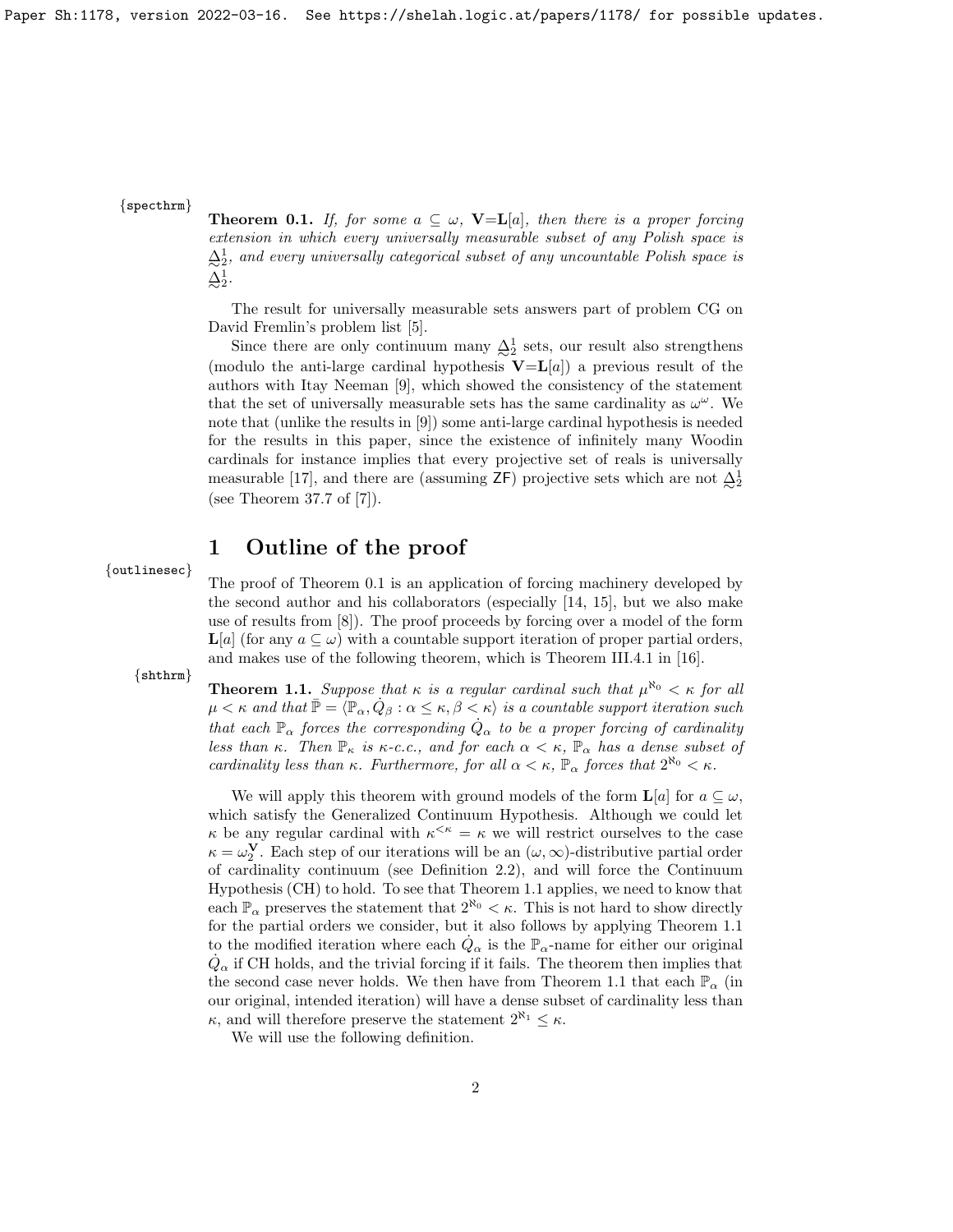**1.2 Definition.** Given a partial order P and a  $\sigma$ -algebra A on  $\omega^{\omega}$  we say that P is A-representing if for each  $A \in \mathcal{A}$  (in V), every element of  $\omega^{\omega}$  in any forcing extension by  $P$  is in a Borel set with a code in  $V$  which is either contained in or disjoint from A.

Each tail of the iterations we consider here is  $A$ -representing when  $A$  is either the algebra of universally measurable or universally categorical sets. The overall strategy of our proof is then summarized by the following proposition.

**Proposition 1.3.** Suppose that  $\overline{P}$  is a forcing iteration of length  $\kappa$  satisfying the conditions in Theorem 1.1. Let  $G \subseteq \mathbb{P}_{\kappa}$  be a **V**-generic filter, and for each  $\alpha < \kappa$  let  $G_{\alpha}$  be the restriction of G to  $\mathbb{P}_{\alpha}$ . Let  $\mathcal{A}$   $(\alpha \leq \kappa)$  be such that either each  $A_\alpha$  is the set of universally measurable subsets of  $\omega^\omega$  in  $V[G_\alpha]$  or each  $A_\alpha$ is the set of universally categorical subsets of  $\omega^{\omega}$  in  $V[G_{\alpha}]$ . Suppose that each tail  $\mathbb{P}_{[\alpha,\kappa)}$  of  $\mathbb P$  is  $\mathcal{A}_\alpha$ -representing. Then for each  $A \in \mathcal{A}_\kappa$  there exists an  $\alpha < \kappa$ such that A is equal to the union of all the Borel subsets of A in  $V[G]$  having codes in  $V[G_\alpha]$ .

*Proof.* Fixing A, we have that A is the realization of a  $\mathbb{P}_{\kappa}$ -name A<sup>i</sup> in the ground model V. We have the following facts:

- each  $\mathbb{P}_{\alpha}$  preserves the statement  $2^{\aleph_0} < \kappa$ ;
- $\mathbb{P}_{\kappa}$  preserves the regularity of  $\kappa$ ;
- for each  $A \subseteq \omega^{\omega}$  the statement that A is universally measurable and the statement that A is universally categorical are both  $\prod_{i=1}^{n}$  in A.

Together these imply that for club many  $\alpha < \kappa$  (more importantly, at least one), the following hold.

- For each  $\mathbb{P}_{\alpha}$ -name  $\sigma$  for an element of  $\omega^{\omega}$ , some element of  $G_{\alpha}$  decides the statement  $\sigma \in A$  (with respect to  $\mathbb{P}_{\kappa}$ , with  $\sigma$  interpreted as a  $\mathbb{P}_{\kappa}$ -name).
- For each Borel set B in  $V[G]$  with a code in  $V[G_\alpha]$ , if  $B \cap \dot{A}_G$  is nonempty, then so is  $B \cap \dot{A}_G \cap \mathbf{V}[G_\alpha]$ .
- For each Borel set B in  $V[G]$  with a code in  $V[G_\alpha]$ , if  $B \setminus \dot{A}_G$  is nonempty, then so is  $(B \setminus \dot{A}_G) \cap \mathbf{V}[G_\alpha]$ .
- If  $A_G$  is universally measurable in  $V[G]$ , then  $A_G \cap V[G_\alpha]$  is universally measurable in  $\mathbf{V}[G_{\alpha}].$
- If  $A_G$  is universally categorical in  $V[G]$ , then  $A_G \cap V[G_\alpha]$  is universally categorical in  $\mathbf{V}[G_{\alpha}].$

To finish the proof, let x be an element of A. Since  $A \cap V[G_{\alpha}]$  is in  $\mathcal{A}_{\alpha}$ , and the tail  $\mathbb{P}_{[\alpha,\kappa)}$  of  $\overline{\mathbb{P}}$  is  $\mathcal{A}_{\alpha}$ -representing, x is a member of a Borel set B with a code in  $\mathbf{V}[G_{\alpha}]$  such that  $B \cap \mathbf{V}[G_{\alpha}]$  is either contained in or disjoint from A. Since B is not disjoint from  $A, B \cap V[G_\alpha]$  is not either. So  $B \cap V[G_\alpha]$  is contained in  $A$ , and  $B$  is also.  $\Box$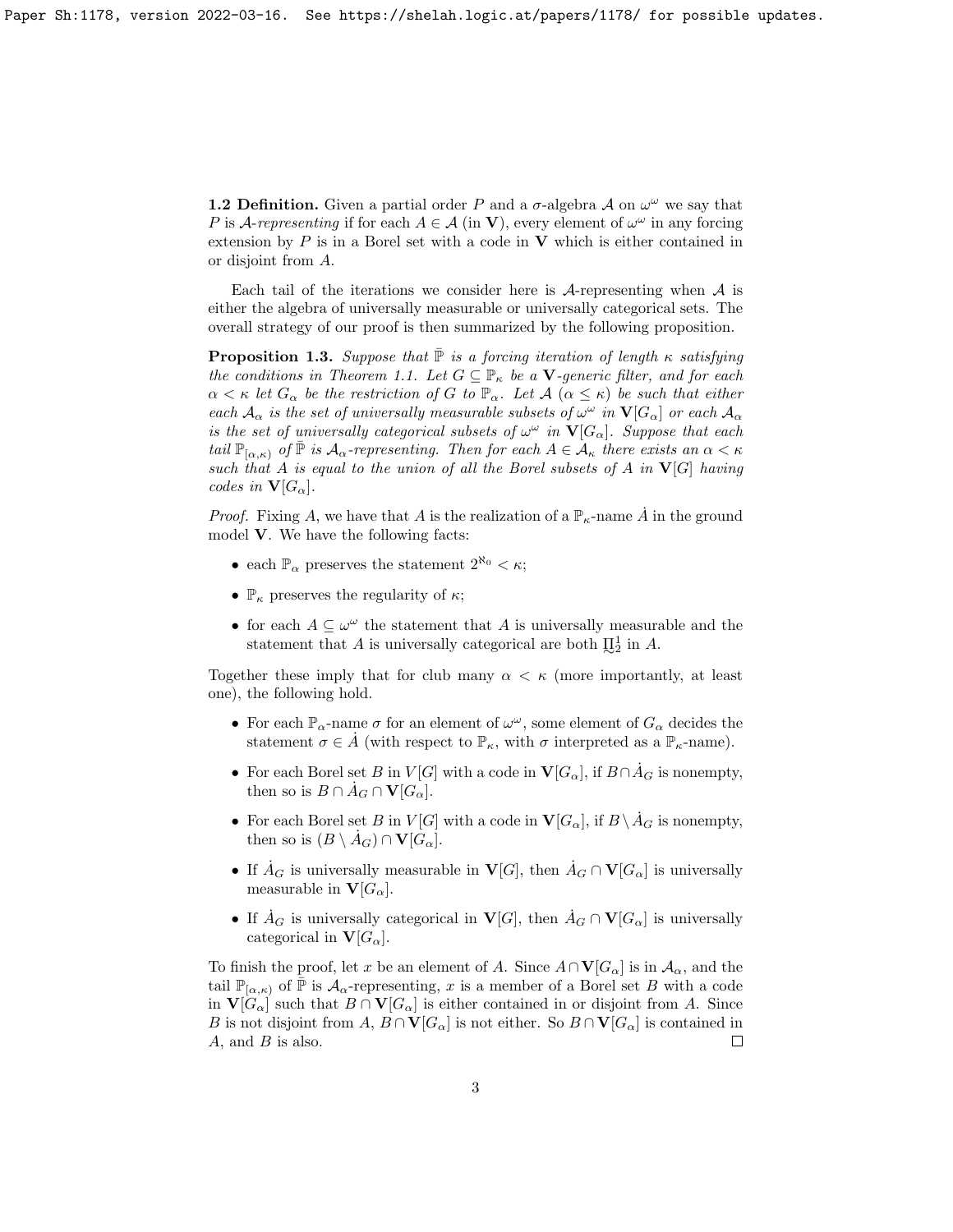The forcing construction in this paper produces a model in which every set of reals of cardinality  $\aleph_1$  is  $\sum_{i=2}^{1}$  (the fact that each  $\mathbb{P}_{\alpha}$  preserves the inequality  $2^{\aleph_1} \leq \kappa$  makes this possible with an iteration of length  $\kappa$ ). Given this, any  $A \subseteq \omega^{\omega}$  with the property that A and  $\omega^{\omega} \setminus A$  are both unions of  $\aleph_1$ -many Borel sets is  $\mathcal{\Delta}_2^1$  (see Remark 2.5).

#### {reducerem}

1.4 Remark. The outline in this section reduces the proof of the main theorem to establishing the following regarding the iterations  $\langle \mathbb{P}_{\alpha}, \dot{Q}_{\beta} : \alpha \leq \kappa, \beta < \kappa \rangle$ considered in this paper (iterations as in Definition 3.1 and their tails):

- each  $\mathbb{P}_{\alpha}$  forces that  $\dot{Q}_{\alpha}$  is a proper  $(\omega,\infty)$ -distributive forcing of cardinality at most  $2^{\aleph_0}$  making CH hold (established in Remark 2.3 and Lemma 2.4);
- $\mathbb{P}_{\kappa}$  forces that every subset of  $\omega^{\omega}$  of cardinality  $\aleph_1$  is  $\sum_{i=1}^{1}$  (shown in Lemma 2.6);
- each tail of the iteration  $\mathbb{P}_{\kappa}$  is A-representing when A is either the set of universally measurable subsets of  $\omega^{\omega}$  or the set of universally categorical subsets of  $\omega^{\omega}$ . This is shown in Lemma 5.2.

At the end of the paper we prove one additional result not directly related to the main theorem. The paper [9] introduced the following notion : given a ground model set  $A \subseteq \omega^{\omega}$ , the *Borel reinterpretation* of A in a forcing extension is the union of all the ground model Borel sets contained in A, each reinterpreted in the extension. This offered a characterization of the universally measurable sets as the sets  $A \subseteq \omega^{\omega}$  with the property that the Borel reinterpretations of A and  $\omega^{\omega} \setminus A$  are complements in any extension by random forcing (in particular, random forcing is  $A$ -representing, when  $A$  is the collection of universally measurable sets). Similarly, the universally categorical sets are the sets  $A \subseteq \omega^{\omega}$  with the property that the Borel reinterpretations of A and  $\omega^{\omega} \setminus A$  are complements in any extension by Cohen forcing.

Given a definable  $\sigma$ -ideal  $\mathcal A$  on  $\omega^{\omega}$ , we say that a partial order P has the A-reinterpretation property if it is A-representing, and, in addition the Borel reinterpretations of members of  $A$  in the ground model are in  $A$  as defined in forcing extensions by  $P$ . Many forcings have this property for the universal measurable sets, including random forcing and Sacks forcing; see [10]. Theorem 6.1 shows that the iterations considered in this paper have the A-reinterpretation property when A is the set of universally measurable subsets of  $\omega^{\omega}$ . This is in some sense a negative result : an iteration forcing the statement "every universally measurable set has the property of Baire" (whose consistency is still an open question) cannot have the reinterpretation property for universally measurable sets if, for instance, it is applied to a model of Martin's Axiom (more generally, to a model with a medial limit).

# 2 Coding subsets of  $\omega_1$  by reals

{stepsec}

We let  $\Omega$  denote the set of countable limit ordinals. A *ladder system* on  $\omega_1$  is a sequence  $\langle C_\eta : \eta \in \Omega \rangle$  such that each  $C_\eta$  is a cofinal subset of  $\eta$  of ordertype  $\omega$ .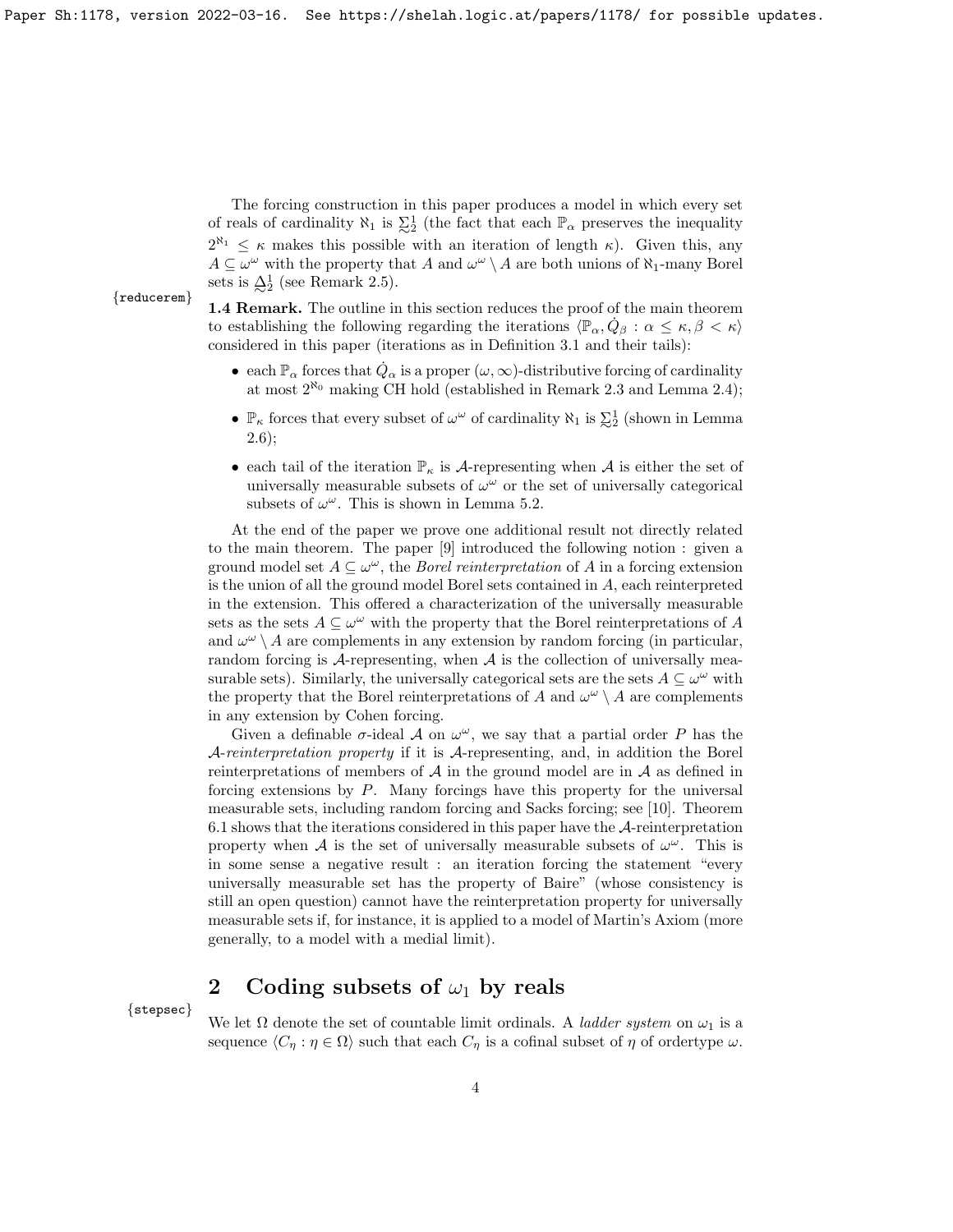For C an infinite set of ordinals and  $n \in \omega$ , we write  $C(n)$  for the unique  $\alpha \in C$ such that  $|C \cap \alpha| = n$ .

Given two sequences s, t, we write  $s \leq t$  mean that s is an initial segment of t. Given  $s \in 2^{<\omega}$ , we let [s] denote  $\{x \in {}^{\omega}2 : s \leq x\}.$ 

#### {denfundef}

{popropsrem}

{properlem}

**2.1 Definition.** We define a *dense function* to be a partial function  $F: 2^{\omega} \rightarrow 2$ such that for each  $s \in 2^{<\omega}$ ,  $F[[s] \cap \text{dom}(F)] = 2$ .

#### {podef}

- **2.2 Definition.** We define the forcing  $Q_{\bar{C},F,q}$ , where
	- $\bar{C} = \langle C_{\eta} : \eta \in \Omega \rangle$  is a ladder system on  $\omega_1$ ;
	- $F: 2^{\omega} \to 2$  is a dense partial function;
	- g is a function from  $\Omega$  to 2.

The conditions of  $Q_{\bar{C},F,g}$  are the functions p such that,

- the domain of p is a countable ordinal  $\delta_p$ ;
- the range of  $p$  is a subset of 2;
- for all  $\eta \in (\delta_p + 1) \cap \Omega$ ,  $\langle p(C_n(i)) : i < \omega \rangle \in \text{dom}(F)$  and

$$
F(\langle p(C_{\eta}(i)) : i < \omega \rangle) = g(\eta).
$$

The order on  $Q_{\bar{C},F,q}$  is extension.

**2.3 Remark.** Each partial order of the form  $Q_{\bar{C},F,g}$  has cardinality  $2^{\aleph_0}$ , as does its transitive closure (so  $Q_{\bar{C},F,g}$  is in  $H(\mathfrak{c}^+)$ ). Each such partial order also forces  $2^{\aleph_0} = \aleph_1$ . To see this, note first that by Lemma 2.4 below,  $Q_{\bar{C},F,g}$  adds no new elements of  $\omega^{\omega}$ . To see that forcing with  $Q_{\bar{C},F,g}$  wellorders  $(2^{\omega})^{\mathbf{V}}$  in ordertype  $\omega_1$ , let  $\bar{D}$  be a ladder system on  $\omega_1$  such that

- $D_n \cap C_n = \emptyset$  for each  $\eta \in \Omega$  of order type greater than  $\omega$  and
- $\sup\{D_n(0): \eta \in \Omega\} = \omega_1.$

Let  $G: \omega_1 \to 2$  be a V-generic function for  $Q_{\bar{C},F,g}$ , and note that each element of  $(2^{\omega})^V$  is equal to  $\langle G(D_{\eta}(i)) : i < \omega \rangle$  for some  $\eta \in \Omega$  (this follows from a standard genericity argument, and we leave the details to the reader).

The following lemma establishes basic properties of the partial orders  $Q_{\bar{C},F,q}$ .

**Lemma 2.4.** If  $\overline{C}$  is a ladder system on  $\omega_1$ ,  $F : 2^{\omega} \rightarrow 2$  is a partial dense function and g is a function from  $\Omega$  to 2 then the following hold.

- 1. For each condition  $p \in Q_{\bar{C},F,g}$ , each  $\gamma < \omega_1$  and each finite partial function s from  $\gamma \backslash \delta_p$  to 2, there is a condition  $q \leq p$  with  $\delta_q \geq \gamma$  and  $q \restriction \text{dom}(s) = s$ .
- 2. The partial order  $Q_{\bar{C},F,g}$  is proper and  $(\omega,\infty)$ -distributive.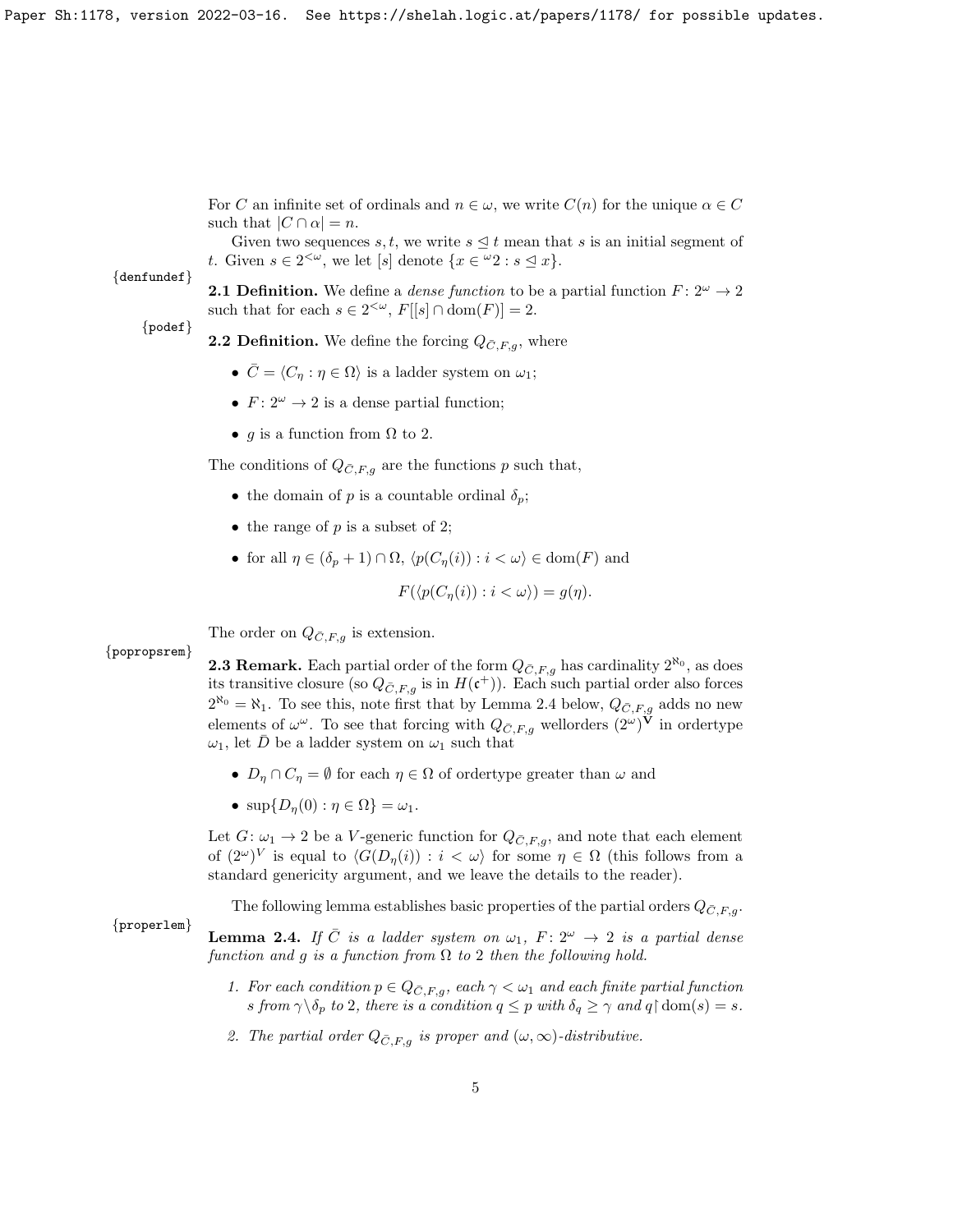*Proof.* We prove the first part by induction on  $\gamma$ . There is nothing to do in the case where  $\gamma \leq \delta_p$ . The case where  $\gamma$  is the successor of some ordinal  $\eta$  follows from the induction hypothesis for  $\eta$  along with an extension to add  $\eta$  to the domain of the condition q, agreeing with s if necessary. For the case where  $\gamma$  is a limit ordinal, an application of the induction hypothesis can be used to find an extension p' of p containing s. Since F is dense there is a  $y \in 2^{\omega}$  extending

$$
\langle p'(C_{\gamma}(i)) : i < \omega, C_{\gamma}(i) < \delta_{p'} \rangle
$$

with  $F(y) = g(\gamma)$ . Applying the induction hypothesis  $\omega$  any times (with the values  $C_{\gamma}(i) + 1$  for which  $C_{\gamma}(i) \notin \text{dom}(p')$  successively in the role of  $\gamma$ , and the restriction of y to the values  $C_{\gamma}(i)$  in the role of s) gives a condition q as desired.

The argument for the second part is similar. Let  $p_0$  be a condition in  $Q_{\bar{C},F,q}$ . Let X be a countable elementary substructure of  $H(\beth_3^+)$  with  $p_0, \bar{C}, F$  and g in X. Let  $\gamma = X \cap \omega_1$  and let y be an element of  $2^{\omega}$  extending

$$
\langle p_0(C_\gamma(i)) : i < \omega, C_\gamma(i) < \delta_{p_0} \rangle
$$

with  $F(y) = g(\gamma)$ . Let R be the set of  $q \leq p_0$  such that

$$
\langle q(C_{\gamma}(i)) : i < \omega, C_{\gamma}(i) < \delta_q \rangle
$$

is an initial segment of y.

We claim that for each dense subset D of  $Q_{\bar{C},F,q}$  in X and each  $p \in R \cap X$ , there is a  $q \leq p$  in  $R \cap D \cap X$ . To see that the claim holds, fix D and p and let  $Y \in X$  be a countable elementary substructure of  $H((\mathbb{Z}_2)^+)$  such that  $D, p \in Y$ . Extend p to a condition  $p' \in R \cap Y$  with  $C_{\gamma} \cap Y \subseteq \delta_{p'}$ . Then let  $q \leq p'$  be an element of  $Y \cap D$ . It follows from the claim that there exists a condition below  $p_0$  which is in each dense open subset of  $Q_{\bar{C},F,g}$  in X.  $\Box$ 

{aleph1Borelrem}

**2.5 Remark.** In the forcing extension we produce, each subset of  $\omega^{\omega}$  which is either universally measurable or universally categorical will be a union of  $\aleph_1$ many Borel sets. Lemma 2.6 below will be used to show that in addition, in this extension, every subset of  $\mathcal{P}(\omega)$  of cardinality  $\aleph_1$  is  $\sum_2^1$ . Analytic subsets of  $\omega^{\omega}$  are naturally coded by elements of  $\mathcal{P}(\omega)$  (coding trees; see for instance Section 27A of [7]) in such a way that the set of pairs  $(x, y)$  such that  $x \subseteq \omega$ .  $y \in \omega^{\omega}$  and x is in the set coded by y is analytic. From this one gets that, in our extension, all subsets of  $\omega^{\omega}$  which are either universally measurable or universally categorical are  $\Sigma^1$ . Since the set of universally measurable sets and the set of universally categorical sets are both closed under complements, it follows that, in this extension, each such set is  $\Delta_2^1$ .

Our coding of elements of  $[\mathcal{P}(\omega)]^{\aleph_1}$  uses certain iterations of length  $\omega$  of partial orders of the form  $Q_{\bar{C},F,q}$ , which we now define. Let  $\pi: \omega \times \omega \to \omega$  be a fixed recursive bijection, and let  $\pi_0$  and  $\pi_1$  be functions from  $\omega$  to  $\omega$  such that  $\pi(i) = (\pi_0(i), \pi_1(i))$  for all  $i < \omega$ . We choose  $\pi$  so that  $\pi_0(i) < i$  for all  $i > 0$ . We define, for each triple  $(\overline{C}, F, g)$  such that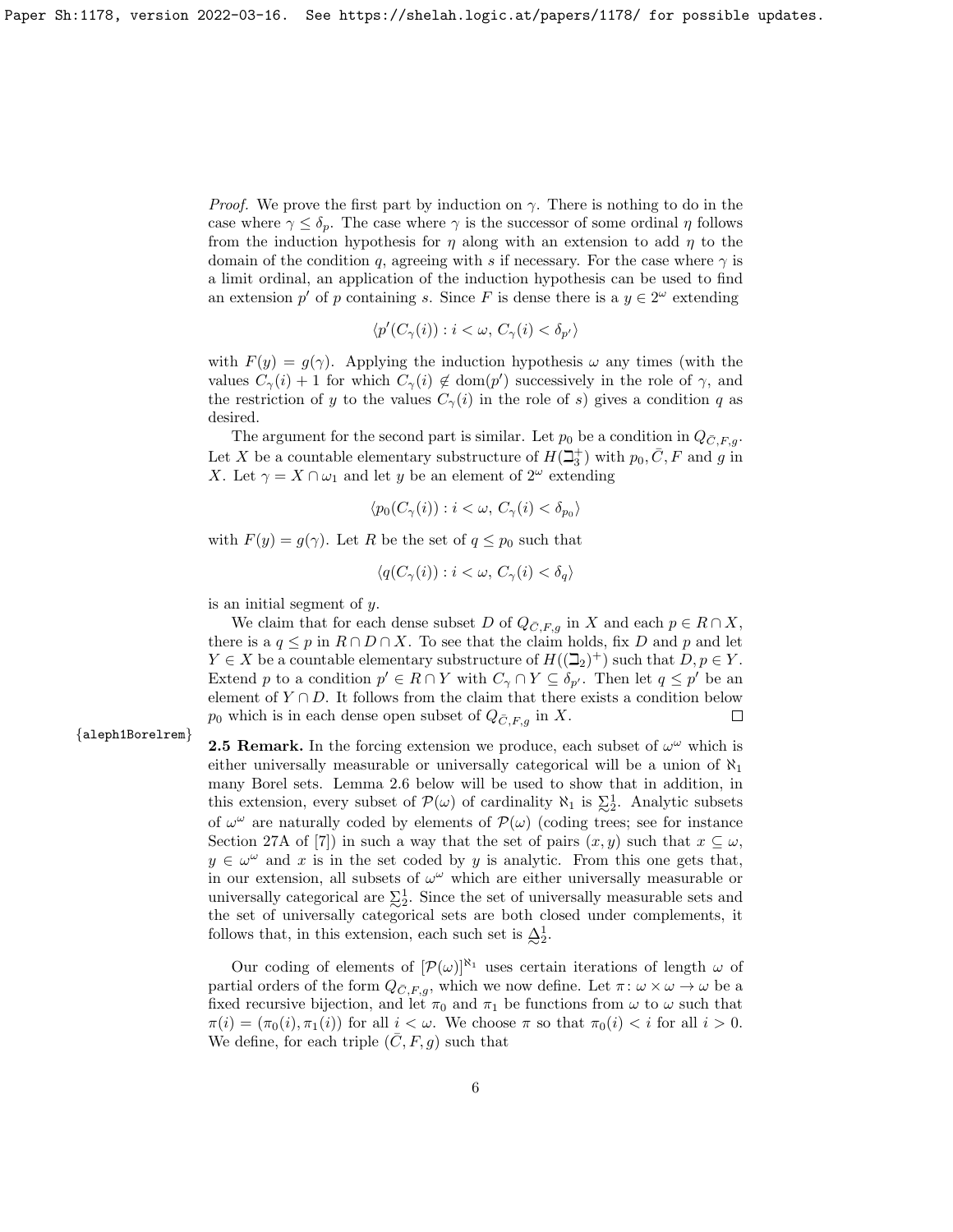- $\bar{C}$  is a ladder system on  $\omega_1$ ,
- F is a dense function from  $2^{\omega}$  to 2 and
- q is a function from  $\Omega$  to 2

the following objects recursively on  $i < \omega$  (and suppress discussion of the meaning of "canonical name", trusting the reader to supply her or his preferred definition). Let

- $P_0$  be the trivial partial order;
- $\dot{g}_0$  be the canonical  $P_0$ -name for g;
- $\dot{Q}_0$  be the canonical  $P_0$ -name for  $Q_{\bar{C},F,g}$ ;
- for all  $i < \omega$ ,
	- $P_{i+1}$  be  $P_i * \dot{Q}_i$ ;
	- $\dot{h}_i$  be the canonical  $P_{i+1}$ -name for the  $\dot{Q}_i$ -generic function from  $\omega_1$ to 2;
- for all positive  $i < \omega$ ,

 $\dot{g}_i$  be the canonical  $P_i$ -name for the set of pairs  $(\alpha, k)$  such that  $\alpha \in \Omega$ and  $k = \dot{h}_{\pi_0(i), G_i}(\alpha + \pi_1(i))$ , where  $G_i$  denotes the generic filter for  $P_i$ ;

-  $\dot{Q}_i$  be the canonical  $P_i$ -name for  $Q_{\bar{C},F,\dot{g}_i}$ .

We then let  $Q_{\overline{C},F,g}^*$  denote the full (i.e., countable) support limit of the forcing iteration  $\langle P_i, \dot{Q}_i : i < \omega \rangle$ .

The purpose of this definition is given in Lemma 2.6 below, but the key point is that, for any  $\alpha \in \Omega$ , the values  $g_i(\alpha)$   $(i < \omega)$  determined via  $\pi$  the values  $h_i(\alpha + n)$   $(i, n \in \omega)$ , and similarly, for any  $\beta \in \Omega$  and the values of  $h_i(\alpha)$  $(i \in \omega, \alpha < \beta)$  determine the values  $g_i(\beta)$   $(i < \omega)$  via F. So relative to the ground model objects F and  $\pi$ , the sequence  $\langle h_i | \omega : i < \omega \rangle$  determines the sequence  $\langle (g_i, h_i) : i < \omega \rangle$ .

Given  $a \subseteq \omega$ , we define the *canonical ladder system relative to a* to be the set  $\bar{C}_a = \{ C^a_\alpha : \alpha < \Omega \cap \omega_1^{\mathbf{L}[a]} \},$  where each  $C^a_\alpha$  is the constructibly least (in  $\mathbf{L}[a],$ relative to a) cofinal subset of the corresponding  $\alpha$  of ordertype  $\omega$ . This defines a ladder system in  $\mathbf{L}[a]$  which is a ladder system in  $\mathbf{V}$  if and only if  $\omega_1^{\mathbf{L}[a]} = \omega_1$ . Let  $\Omega'$  be the set of countable limits of limit ordinals.

{codingitlem}

**Lemma 2.6.** Let a be a subset of  $\omega$  such that  $\omega_1^{\text{L}[a]} = \omega_1$ , and let  $F: 2^{\omega} \to 2$ be a dense function whose graph is  $\Sigma^1$  in **L**[a]. Let B be a subset of  $\mathcal{P}(\omega)$  of cardinality at most  $\aleph_1$ . There exists a function  $g: \Omega \to 2$  such that, whenever G is a V-generic filter for  $Q_{C_a,F,g}^*$  and M is an outer model of  $\mathbf{V}[G],$  then B is  $\sum_{2}^{1}$  in M.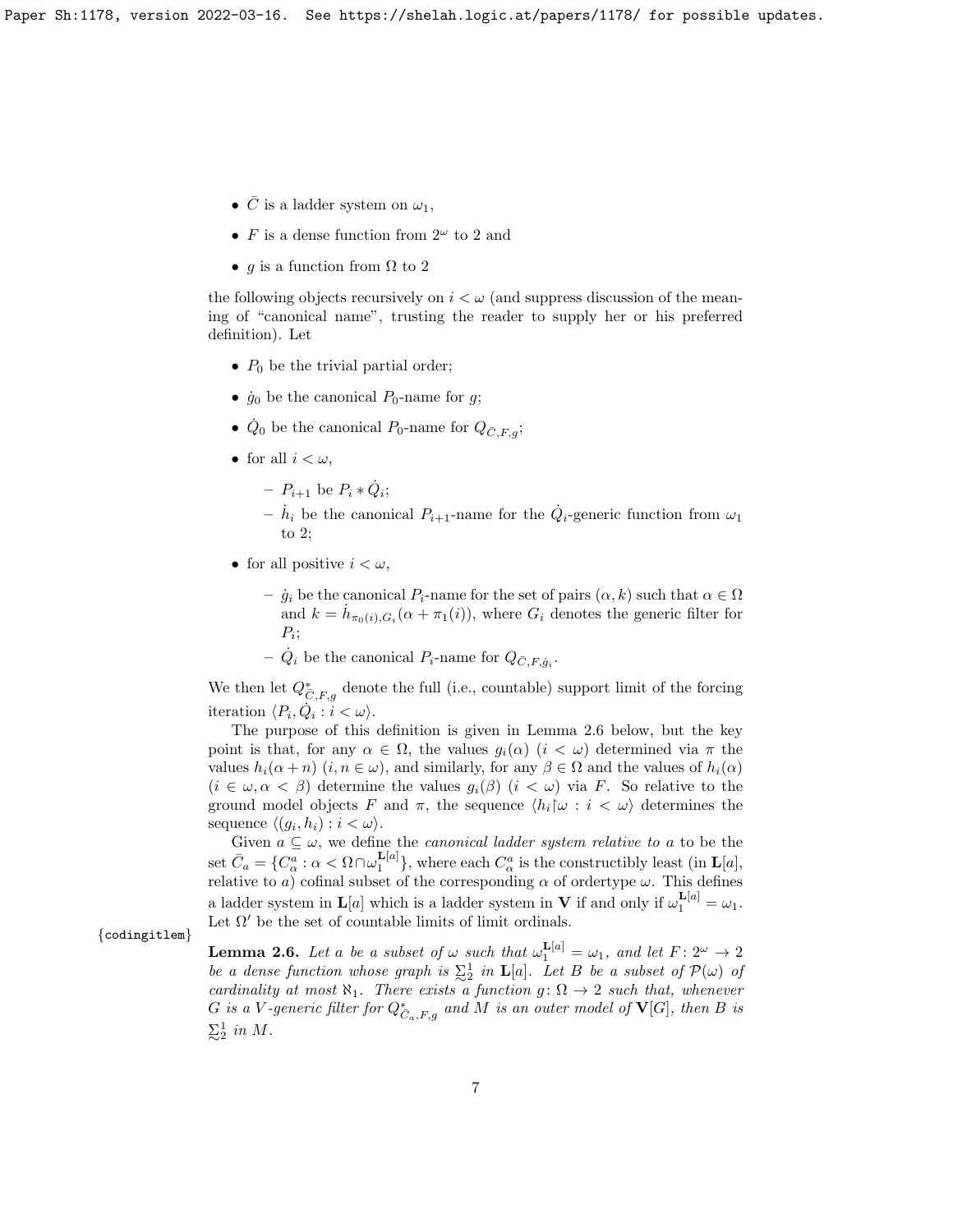*Proof.* It suffices to consider the case where  $B$  is nonempty. We fix (and suppress) a  $\Sigma_2^1$  definition for F, and note that, by Shoenfield absoluteness, in any outer model this definition will define a partial function from  $\omega^{\omega}$  to 2 containing  $F<sub>r</sub>$ .

Let  $q: \Omega \to 2$  be such that

$$
B = \{ \{ k \in \omega : g(\beta + \omega \cdot k) = 0 \} : \beta \in \Omega' \},
$$

let G be V-generic for  $Q_{\overline{C}_a,F,g}^*$  and let M be an outer model of  $\mathbf{V}[G]$ . For each  $i < \omega$ , let  $h_i$  be  $\dot{h}_{i,G}$   $\vert_{P_{i+1}}$ , where  $\dot{h}_i$  is as in the definition of  $Q^*_{\bar{C},F,g}$ . We show that, in M, B is  $\Sigma_2^1$  in a and  $\langle h_i | \omega : i < \omega \rangle$ . In particular, B is the set of  $x \subseteq \omega$ such that there exist

- an element y of  $\omega^{\omega}$  coding a model of the form  $\mathbf{L}_{\alpha}[a]$ , for some countable ordinal  $\alpha$  (the wellfoundedness of this model being a  $\Pi_1^1$  condition on y), such that  $\omega_1^{\mathbf{L}_{\alpha}[a]}$  exists (i.e., some element of  $\alpha$  is uncountable in  $\mathbf{L}_{\alpha}[a]$ ),
- $\bullet \ \beta \in \Omega' \cap \omega_1^{\mathbf{L}_{\alpha}[a]},$
- functions  $h_i^*$ :  $\beta + \omega \cdot \omega \rightarrow 2$   $(i < \omega)$  such that, for each  $i < \omega$ ,  $h_i^* \upharpoonright \omega = h_i \upharpoonright \omega$ and
- functions  $g_i^* : \Omega \cap (\beta + \omega \cdot \omega) \to 2 \ (i < \omega)$

such that, letting  $F^*$  be the function computed in  $\mathbf{L}_{\alpha}[a]$  using our  $\sum_{i=1}^{n}$  definition for  $F$ , {liftitem}

- 1. for each  $i < \omega$  and each  $\gamma \in \Omega \cap (\beta + \omega \cdot \omega)$ ,
	- $\langle h_i^*(C_\gamma^a(j)) : j < \omega \rangle$  is in the domain of  $F^*$ ;
	- $g_i^*(\gamma) = F^*(\langle h_i^*(C_\gamma^a(j)) : j < \omega \rangle);$
	- if  $i > 0$  then  $g_i^*(\gamma) = h_{\pi_0(i)}^*(\gamma + \pi_1(i));$

2. 
$$
x = \{k \in \omega : g_0^*(\beta + \omega \cdot k) = 0\}.
$$

That there exist such objects for each element of B follows from the choice of g and the definition of  $Q^*_{\overline{C}_a,F,g}$ . Given such objects, the choice of the names  $\dot{g}_i$ (and item (1) above) then implies (via an inductive proof on  $\gamma \in \Omega \cap (\beta + \omega \cdot \omega)$ ) that for each  $i < \omega, g_i^* = \dot{g}_{i,G} p_i \left[ (\beta + \omega \cdot \omega) \right]$  and  $h_i^* = h_i \left[ (\beta + \omega \cdot \omega) \right]$ , which, again by the choice of  $g$ , implies that the corresponding set  $x$  is in  $B$ .  $\Box$ 

### 3 Sequences and trees

### {seqtreesec}

Remarks 1.4 and 2.3 and Lemma 2.6 reduce the proof of Theorem 0.1 to showing that the forcing iterations we consider are  $A$ -representing, where  $A$  is either the collection of universally measurable sets or the collection of universally categorical sets. These iterations will be countable support iterations where each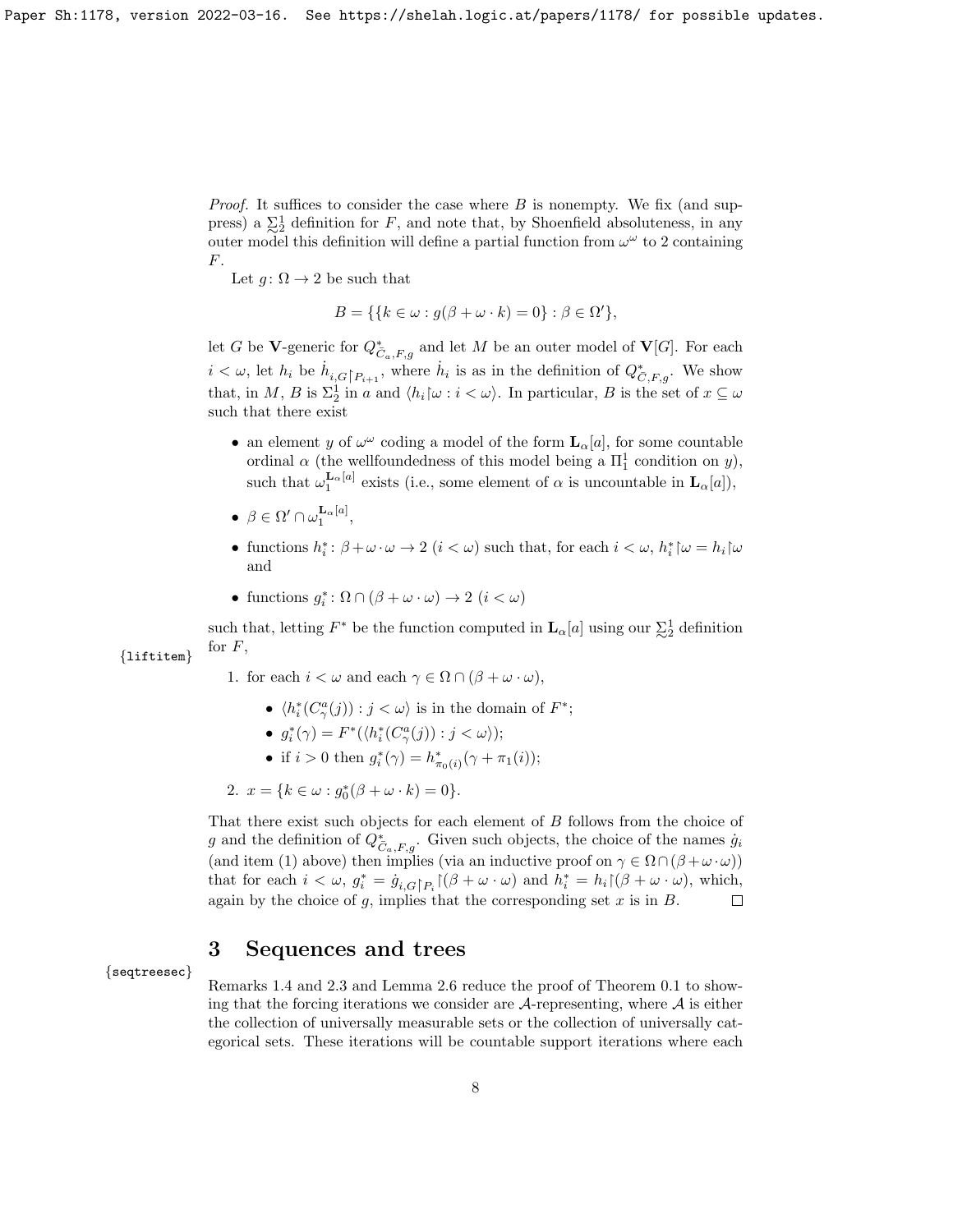successor step is a partial order of the form  $Q_{\bar{C},F,\dot{g}},$  for a fixed ladder system  $\bar{C}$ on  $\omega_1$  and a fixed dense function  $F$  (moreover, our iterations will consist of segments of the form  $Q_{\overline{C},F,\dot{g}}^*$ ). An additional requirement on  $F$  (total pathology) will be introduced in Section 4. We fix the following notation.

{QCFdef}

**3.1 Definition.** Let  $\overline{C}$  be a ladder system on  $\omega_1$  and let  $F: 2^{\omega} \to 2$  be a dense partial function. Let  $\mathbf{Q}_{\bar{C},F}$  be the class of sequences of the form

$$
\langle \mathbb{P}_{\alpha}, \dot{Q}_{\beta}, \dot{g}_{\beta}, \dot{h}_{\beta} : \alpha \le \alpha_*, \beta < \alpha_* \rangle,
$$

where

- $\alpha_*$  is an ordinal.
- $\langle \mathbb{P}_{\alpha}, \dot{Q}_{\beta} : \alpha \leq \alpha_*, \beta < \alpha_* \rangle$  is a countable support iteration,
- each  $\dot{g}_{\beta}$  is a  $P_{\beta}$ -name for a function from  $\Omega$  to 2,
- each  $\dot{Q}_{\beta}$  is a  $P_{\beta}$ -name for the partial order  $Q_{\bar{C},F,\dot{g}_{\beta}}$ ,
- each  $\dot{h}_{\beta}$  is a  $P_{\beta+1}$ -name for the  $\dot{Q}_{\beta}$ -generic function.

We say that  $\langle \mathbb{P}_\alpha, \dot{Q}_\beta, \dot{g}_\beta, \dot{h}_\beta : \alpha \leq \alpha_*, \beta < \alpha_* \rangle \in \mathbf{Q}_{\bar{C},F}$  is fully bookkeeping if for each  $\alpha < \alpha_*$  and each  $\mathbb{P}_{\alpha}$ -name  $\dot{B}$  for a nonempty set of reals of cardinality at most  $\aleph_1$ , there is a  $\alpha' \in [\alpha, \alpha_*)$  such that  $1_{\mathbb{P}_{\alpha'}}$  forces that the iteration induced by  $\langle \dot{Q}_{\alpha'+n} : n \in \omega \rangle$  will be a forcing of the form  $Q^*_{\bar{C},F,g}$  (as computed in the  $\mathbb{P}_{\alpha}$ -extension), with g chosen as in Lemma 2.6 so that  $Q_{\overline{C},F,g}^*$  forces B to be  $\Sigma_2^1$ in its extension and in the  $\mathbb{P}_{\alpha^*}$  extension.

In Section 5 we will be building a suitable X-generic condition for some  $\mathbb{P}_{\alpha*}$ as above, where  $X$  is a countable elementary submodel of a large enough initial segment of the universe containing our iteration. The first definition below lists useful data that comes with such a situation. The second definition describes a tree of conditions which will guide us to finding our desired condition.

{sdsdef}

**3.2 Definition.** A *suitable data sequence* is sequence

$$
\langle \bar{C}, F, \mathbf{q}, p, X, \bar{Y}, \bar{\mathbf{1}}, \bar{D} \rangle
$$

such that

- $\bar{C} = \langle C_{\alpha} : \alpha \in \Omega \rangle$  is a ladder system on  $\omega_1$ ;
- $F: 2^{\omega} \rightarrow 2$  is a dense function:
- $\mathbf{q} = \langle \mathbb{P}_{\alpha}, \dot{Q}_{\beta}, \dot{g}_{\beta}, \dot{h}_{\beta} : \alpha \leq \alpha_*, \beta < \alpha_* \rangle$  is in  $\mathbf{Q}_{\bar{C},F}$ ;
- *p* is in  $\mathbb{P}_{\alpha_*}$ ;
- $X \prec (H((2^{2^{|\mathbf{q}|}})^+), \in)$  is countable, with  $\{\bar{C}, F, \mathbf{q}, p\} \in X;$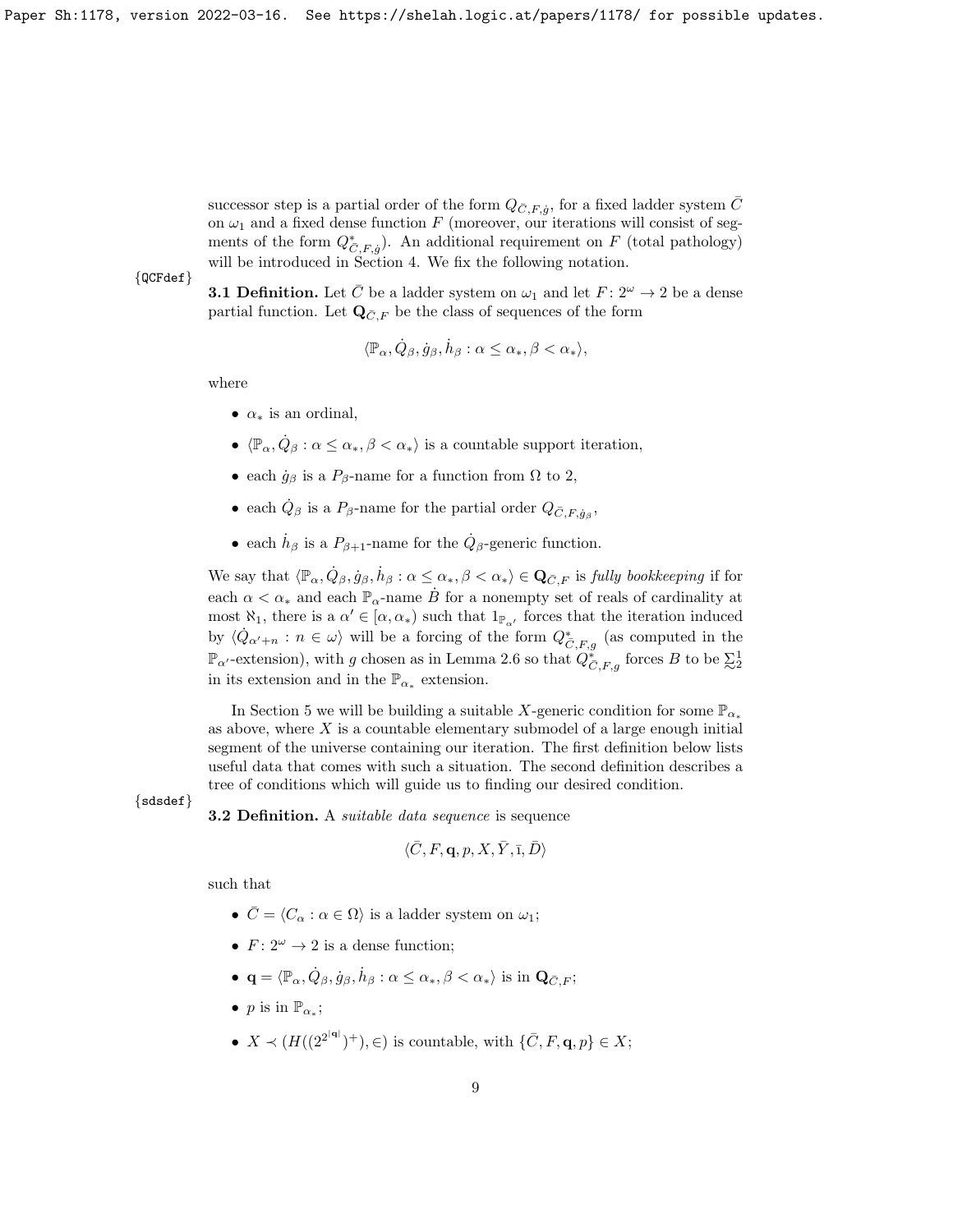•  $\overline{Y} = \langle Y_k : k \in \omega \rangle$  is an ∈-chain of countable elementary substructures of  $H((2<sup>|\mathbf{q}|</sup>)<sup>+</sup>),$  such that

$$
- \{\bar{C}, F, \mathbf{q}, p\} \in Y_0,
$$
  
 
$$
Y \in W(\Omega | \Omega) + \lambda
$$

$$
- X \cap H((2^{|\mathbf{q}|})^+) = \bigcup_{k \in \omega} Y_k,
$$

- for all  $k \in \omega$ ,  $C_{X \cap \omega_1} \cap (Y_{k+1} \setminus Y_k) \neq \emptyset$ ;
- $\bar{1} = \langle i_k : k \in \omega \rangle$  lists o.t. $(X \cap \alpha_*)$  without repetition in such a way that for each  $k \in \omega$  the  $i_k$ th element of  $X \cap \alpha_*$  is in  $Y_k$ ;
- $\bar{D} = \langle D_k : k \in \omega \rangle$  lists the dense open subsets of  $\mathbb{P}_{\alpha_*}$  in X in such a way that each  $D_k$  is in the corresponding  $Y_k$ .

In the following definition, note that by the conditions on  $\bar{1}$  in Definition 3.2,  $\alpha_{i_k}$  is in  $Y_k$ , for each  $k \in \omega$ .

### {condtreedef}

3.3 Definition. Suppose that

$$
S = \langle \bar{C}, F, \mathbf{q}, p, X, \langle Y_k : k \in \omega \rangle, \langle i_k : k \in \omega \rangle, \langle D_k : k \in \omega \rangle \rangle
$$

is a suitable data sequence, and let

- q be  $\langle \mathbb{P}_{\alpha}, \dot{Q}_{\beta}, \dot{g}_{\beta}, \dot{h}_{\beta} : \alpha \leq \alpha_*, \beta < \alpha_* \rangle$ ,
- $\gamma$  be  $X \cap \omega_1$ ,
- $\bar{\alpha} = \langle \alpha_i : i \langle i_* \rangle \text{ list } X \cap \alpha_* \text{ in increasing order,}$
- $\bar{C}$  be  $\langle C_\alpha : \alpha \in \Omega \rangle$ ,
- for each  $k \in \omega$ ,  $m_k$  be  $|C_\gamma \cap Y_k|$  and  $u_k$  be  $\{i_n : n < k\},$
- $\alpha_{i_{*}}$  denote  $\alpha_{*}$  and, for each  $j \leq i_{*}$  and  $k \in \omega$ ,  $u_{k}(j)$  be  $u_{k} \cap j$ .

A condition tree for S is a pair  $(T, \langle p_\rho : \rho \in T \rangle)$  such that

### {itemone}

1. T is a finitely branching tree of finite sequences, with a unique node of {itemtwo} length 1;

2. each  $\rho \in T$  is sequence of the form  $\langle s_k^{\rho}: k < |\rho| \rangle$  such that

(b) whenever  $k + 1 < |\rho|$  and  $i \in u_k$ ,  $s_k^{\rho}(i) \leq s_{k+1}^{\rho}(i)$ ;

- (a) each  $s_k^{\rho}$  is a function from  $u_k$  to  $2^{m_k}$ ;
- {itemtwob} {itemthree}
- 3. whenever  $\rho \in T$  has length  $k+1$  and  $s: u_k \to 2^{m_{k+1}}$  is such that, for all  $i \in u_k$ ,  $s_k^{\rho}(i) \leq s(i)$ , there is exactly one  $\rho' \in T$  such that:
	- $\bullet$   $\rho \trianglelefteq \rho',$
	- $|\rho'| = k + 2,$
	- $s \subseteq s^{\rho'}_{k+1};$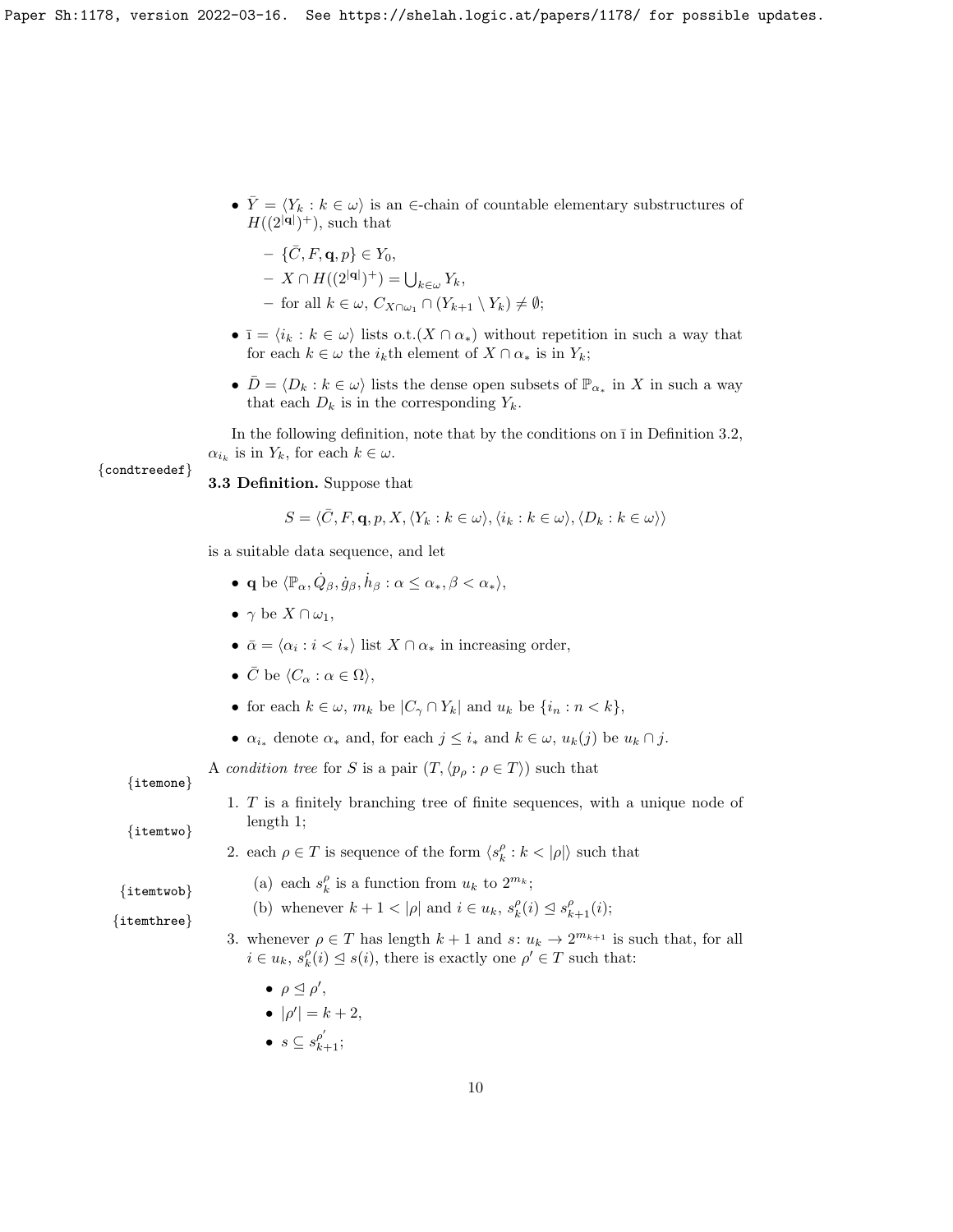{itemthreepfive}

4. whenever  $\rho_1, \rho_2 \in T$  have length at least  $k + 2$  and  $j < i_*$  is such that

$$
s_{k+1}^{\rho_1} {\upharpoonright} u_k(j) = s_{k+1}^{\rho_2} {\upharpoonright} u_k(j),
$$

then we have

$$
s_{k+1}^{\rho_1} {\upharpoonright} u_{k+1}(j) = s_{k+1}^{\rho_2} {\upharpoonright} u_{k+1}(j);
$$

{belp}

5.  $p_{\langle\rangle} = p;$ {gooddec}

6. for all  $\rho \in T \setminus \{\langle \rangle\}, p_{\rho} \in D_{|\rho|-1} \cap Y_{|\rho|-1};$ 

{itemseven}

7. if 
$$
\rho_1 \leq \rho_2 \in T
$$
 then  $p_{\rho_1} \geq_{\mathbb{P}_{\alpha_*}} p_{\rho_2}$ ;

8. if  $\rho \in T$  and  $|\rho| = k + 1$  then for all  $i \in u_k$ ,

$$
p_\rho{\restriction}(\alpha_i+1)\Vdash_{\mathbb{P}_{\alpha_i+1}}\langle\dot{h}_{\alpha_i}(C_\gamma(n)):n
$$

{itemeight}

and  $p_{\rho}$  |  $\alpha_i$  decides the value of  $\delta_{p_{\rho}(\alpha_i)}$ ;

9. if  $\alpha \leq \alpha_*$  and  $\rho_1, \rho_2 \in T$  have the same length and are such that

$$
s_k^{\rho_1}(i)=s_k^{\rho_2}(i)
$$

whenever  $k < |\rho_1|, i \in u_k$  and  $\alpha_i < \alpha$ , then  $p_{\rho_1} \upharpoonright \alpha = p_{\rho_2} \upharpoonright \alpha$ .

3.4 Remark. Using parts (1) and (8) of Definition 3.3, the conjunction of parts (4) and (9) can be rephrased as the following statement : whenever  $\rho_1$  and  $\rho_2$ are distinct members of  $T$  of the same length  $k+2$ , letting i be the least member of  $u_{k+1}$  such that  $s_{k+1}^{\rho_1}(i) \neq s_{k+1}^{\rho_2}(i)$ , we have that  $i \in u_k$  and  $\alpha_i$  is the least  $\alpha$ such that  $p_{\rho_1} \left[ (\alpha + 1) \neq p_{\rho_2} \left[ (\alpha + 1) \right] \right]$ .

The following lemma is an adaptation of the proof of Lemma 1.8 of [14].

{fusionlemma} **Lemma 3.5.** If S is a suitable data sequence, then there exists a condition tree

Proof. Let S be

relative to S.

$$
\langle \bar{C}, F, \mathbf{q}, p, X, \langle Y_k : k \in \omega \rangle, \langle i_n : n < \omega \rangle, \langle D_k : k \in \omega \rangle \rangle,
$$

and let

- $\gamma$  be  $X \cap \omega_1$ ,
- q be  $\langle \mathbb{P}_{\alpha}, \dot{Q}_{\beta}, \dot{g}_{\beta}, \dot{h}_{\beta} : \alpha \leq \alpha_*, \beta < \alpha_* \rangle$ ,
- $\bar{\alpha} = \langle \alpha_i : i \langle i_* \rangle \text{ list } X \cap \alpha_* \text{ in increasing order,}$
- $\bar{C}$  be  $\langle C_\alpha : \alpha \in \Omega \rangle$  and
- for each  $k \in \omega$ ,  $m_k$  be  $|C_\gamma \cap Y_k|$  and  $u_k$  be  $\{i_n : n < k\}.$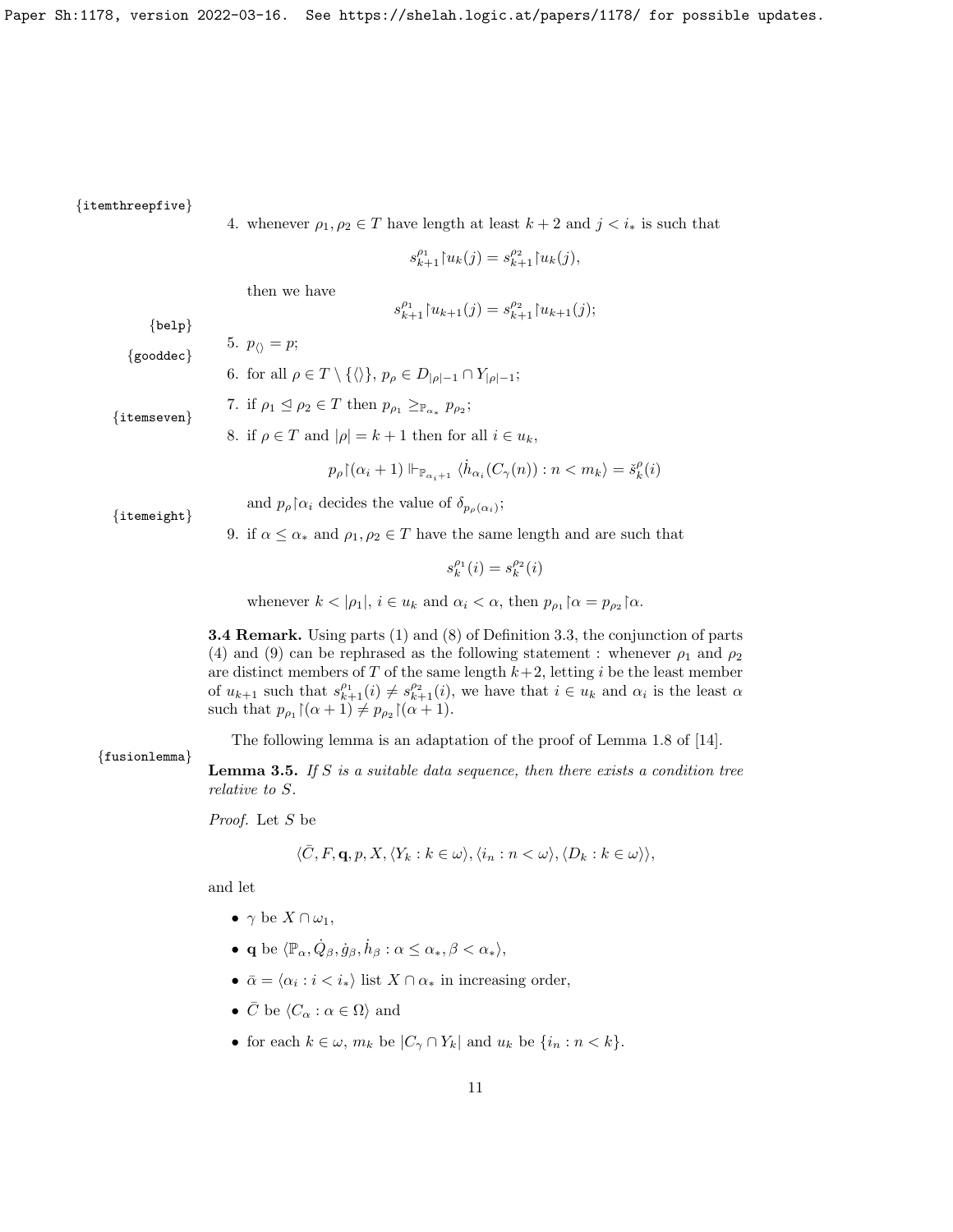We build T and  $\langle p_{\rho} : \rho \in T \rangle$  by recursion on the length of  $\rho \in T$ . For each  $k \in \omega$ , let  $T(k)$  denote the set of sequences in T of length k. For  $k = 0$  we let  $p_{\langle\rangle} = p.$ 

For each  $k \in \omega$ , let  $B_k$  be the (nonempty) set of conditions  $q \leq p$  in  $D_k \cap Y_k$ such that for each  $i \in u_k$ ,

{uniqtwo}

•  $q \upharpoonright \alpha_i$  decides the value of  $\delta_{q(\alpha_i)}$  (necessarily to be in  $Y_k \cap \omega_1$ );

•  $q \upharpoonright (\alpha_i + 1)$  decides the value of  $\langle \dot{h}_{\alpha_i}(C_{\gamma}(n)) : n < m_k \rangle$ .

Given  $q \in \mathbb{P}_{\alpha_*}$ ,  $i < i_*$  and  $k \in \omega$  such that q decides the value of the sequence  $\langle \dot{h}_{\alpha_i}(C_\gamma(n)) : n \langle m_k \rangle$ , let  $t_{i,k}^q$  denote this decided value. Each  $\rho \in T$  of length greater than zero will be determined by the corresponding  $p_{\rho}$ . That is, conditions (6) and (8) in Definition 3.3 amount to saying that each  $p<sub>\rho</sub>$  is in  $B_{|\rho|-1}$  and each value  $s^{\rho}_{\ell}(i)$   $(\ell < |\rho|, i \in u_{\ell})$  is the corresponding  $t^{p_{\rho}}_{i,\ell}$ .

To start, let  $q_1$  be any member of  $B_0$ . Let  $\rho_1$  be the sequence of length 1 whose only member is the emptyset (noting that  $u_0$  is the emptyset). Let  $T(1) = \{\rho_1\}$  and let  $p_{\rho_1}$  be  $q_1$ .

Suppose now that  $k \in \omega \setminus \{0\}$  and that the members of  $T(k)$  and the conditions  $p_{\rho} \in B_{k-1}$  ( $\rho \in T(k)$ ) have been chosen so as to satisfy the conditions in Definition 3.3. Let Z be the set of pairs  $(\rho, s)$ , where  $\rho \in T(k)$  and s:  $u_{k-1} \to 2^{m_k}$  are as in item (3) of Definition 3.3, that is, such that for all  $i \in u_{k-1}, s_{k-1}^{\rho}(i) \leq s(i)$ . Working in Y<sub>k</sub> we pick for each pair  $(\rho, s) \in \mathbb{Z}$  a condition  $p_{\rho,s} \leq p_\rho$  in  $B_k$  meeting conditions (8) and (9) of Definition 3.3 and such that the induced sequences  $t_{i,k}^{p_{\rho,s}}$  ( $i \in u_k$ ) will satisfy conditions (3) and (4) of Definition 3.3. Then the set of conditions corresponding to the members of  $T(k+1)$  will be  $\{p_{\rho,s} : (\rho,s) \in Z\}$ , and this will induce the set  $T(k+1)$ .

We will do this in three stages. In the first stage we (eventually) choose conditions  $p_{\rho,s}^{1,\max(u_k),|Z|} \leq p_\rho$  for each pair  $(\rho,s) \in Z$ , in such a way that the sequences  $\hat{t}_{i,k}^{p_{\rho,s}}$  are all determined (for each  $(\rho,s) \in Z$  and  $i \in u_k$ , assuming, as will be the case, that the eventually chosen condition  $p_{\rho,s}$  will be a strengthening of  $p_{\rho,s}^{1,\max(u_k),|Z|}$ . In the second stage we strengthen each condition  $p_{\rho,s}^{1,\max(u_k),|Z|}$ to a condition  $p_{\rho,s}^{2,|S|}$  in  $D_k$ . In the third stage each condition  $p_{\rho,s}^{2,|S|}$  is strengthened to a condition  $p_{\rho,s}$  deciding the value of  $\delta_{p_{\rho,s}}(\alpha_i)$  for each  $i \in u_k$ . In each stage the choices are made simultaneously for all  $(\rho, s) \in Z$  order to ensure that conditions 4 and 9 of Definition 3.3 are preserved.

In the first stage we choose conditions of the form  $p_{\rho,s}^{1,i,\ell} \leq p_\rho \ (\ell \leq |Z|, i \in u_k),$ recursively first in  $u_k$  (simultaneously for all  $(\rho, s) \in Z$ ) and secondarily in |Z| {rhoscondone} (although this is needed only the case  $i = i_{k-1}$ ), in such a way that

1. for all  $(\rho, s) \in Z$ ,

(a) 
$$
p_{\rho,s}^{1,\min(u_k),0} = p_{\rho};
$$

(b) when  $\ell < |Z|$  and  $i \in u_k$ ,  $p_{\rho,s}^{1,i,\ell+1} \leq p_{\rho,s}^{1,i,\ell}$ ;

- (c) for all  $i \in u_k$ ,  $\ell \leq |Z|$  and  $\alpha \in \alpha_* \setminus (\alpha_i + 1)$ ,  $p_{\rho,s}^{1,i,\ell}(\alpha) = p_\rho(\alpha);$
- (d) when  $i < i'$  are successive members of  $u_k$ ,  $p_{\rho,s}^{1,i,|Z|} = p_{\rho,s}^{1,i',0}$ ;

{rhoscondonec}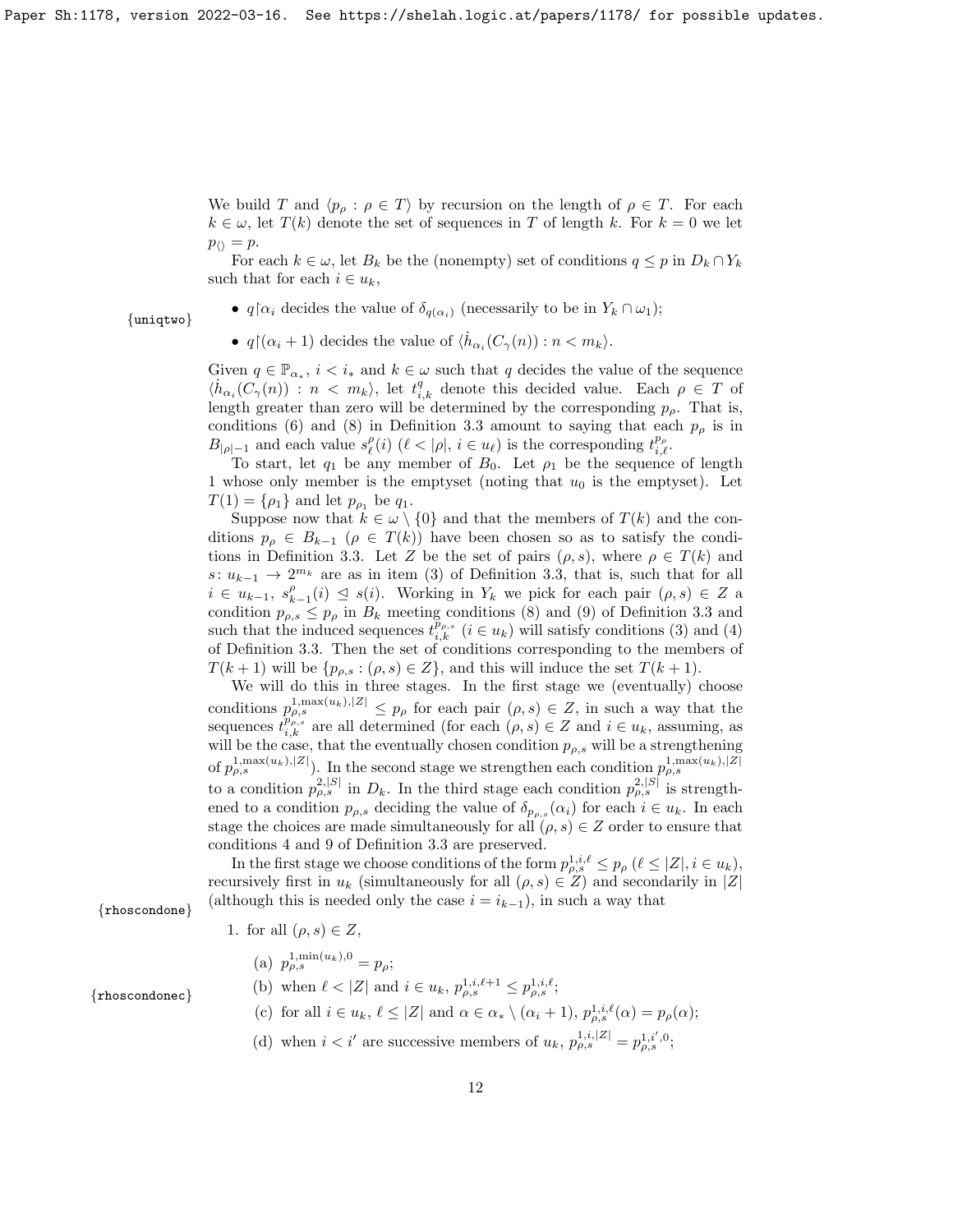{rhoscondoneb}

\n- (e) for each 
$$
i \in u_{k-1}
$$
,  $p_{\rho,s}^{1,i,1} = p_{\rho,s}^{1,i,|Z|}$  and  $p_{\rho,s}^{1,i,|Z|} |(\alpha_i + 1) \Vdash_{\mathbb{P}_{\alpha_i+1}} \langle \dot{h}_{\alpha_i}(C_\gamma(n)) : n < m_k \rangle = s(i);$
\n- (f)  $p_{\rho,s}^{1,i_{k-1},|Z|} |(\alpha_{i_{k-1}} + 1)$  decides the value of
\n

{rhoscondoned}

$$
\langle \dot{h}_{\alpha_{i_{k-1}}}(C_{\gamma}(n)) : n < m_{k} \rangle.
$$

{rhoscondtwo}

2. for all  $(\rho_1, s_1), (\rho_2, s_2) \in Z$ , all  $i \in u_k$  all  $\ell \leq |Z|$  and all  $\alpha \leq \alpha_*,$  if

$$
s_1 \upharpoonright \{ j \in u_{k-1} : \alpha_j < \alpha \} = s_2 \upharpoonright \{ j \in u_{k-1} : \alpha_j < \alpha \}
$$

then  $p_{\rho_1, s_1}^{1, i, \ell} \, \alpha = p_{\rho_2, s_2}^{1, i, \ell} \, \alpha.$ 

During the construction we must preserve item (2) above; the corresponding version of which (i.e., condition (9) of Definition 3.3) holds for the conditions  $p_{\rho}$  for  $\rho \in T(k)$  by the recursive hypothesis. For  $i \in u_{k-1}$ , corresponding to item (1e), by the recursive hypothesis applied to item (1c) above we can simply strengthen our conditions in coordinate  $\alpha_i$ , since each  $p_\rho$  is in  $Y_{k-1}$ , and, for each  $i \in u_{k-1}$ ,  $p_\rho$  forces that  $\delta_{p_\rho(\alpha_i)} < Y_{k-1} \cap \omega_1$ , which is below the least element of  $C_{\gamma}$  for which the value of  $\hat{h}_{\alpha_i}$  is not decided by  $p_{\rho}$ .

When  $i \in u_k \setminus u_{k-1}$  (i.e.,  $i = i_{k-1}$ ), our task is easier in that there is are no previously specified values of  $\langle \dot{h}_{\alpha_i}(C_{\gamma}(n)) : n \langle m_k \rangle$  to obtain. However, it is harder in that we may need to change our conditions in coordinates below  $\alpha_i$ while preserving condition (2) at lower values of  $\alpha$  (conditions disagreeing on the interval  $[0, \alpha_i]$  may still agree on some such interval  $[0, \alpha)$ ). Our method for doing this will be used again in stages two and three.

We choose the conditions  $p_{\rho,s}^{1,i,\ell}$   $((\rho, s) \in Z, 1 \leq \ell \leq |Z|)$  as follows. For each  $(\rho, s) \in Z$ , let  $p_{\rho,s}^{1,i,0}$  be  $p_\rho$  if  $i = \min(u_k)$ . Otherwise let  $p_{\rho,s}^{1,i,0}$  be  $p_{\rho,s}^{1,i',|Z|}$ , where i' is the largest member of  $u_k$  below i. Enumerate  $|Z|$  as  $\langle (p_\ell, s_\ell) : \ell < |Z| \rangle$ .

For each  $\ell < |Z|$ , given the conditions  $p_{\rho,s}^{1,i,\ell}$  we strengthen condition  $p_{\rho\ell,s\ell}^{1,i,\ell}$ (perhaps trivially, and only in coordinates less than or equal to  $\alpha_i$ ) to decide the value of  $\langle \dot{h}_{\alpha_i}(C_\gamma(n)) : n < m_k \rangle$ , thus forming condition  $p_{\rho_\ell,s_\ell}^{1,i,\ell+1}$  (still in  $Y_k$ ). For each other condition  $p_{\rho,s}^{1,i,\ell}$  (i.e., with  $(\rho,s) \in Z \setminus \{(\rho_\ell,s_\ell)\}\)$ , letting  $\alpha$  be maximal with

$$
p_{\rho,s}^{1,i,\ell} {\upharpoonright} \alpha = p_{\rho_{\ell},s_{\ell}}^{1,i,\ell} {\upharpoonright} \alpha,
$$

we let  $p_{\rho,s}^{1,i,\ell+1}$  be the concatenation of  $p_{\rho_{\ell},s_{\ell}}^{1,i,\ell+1}$  |\a with  $p_{\rho,s}^{1,i,\ell}$ |\[ $\alpha,\alpha_*$ ).

The choice of the conditions  $p_{\rho,s}^{1,\max(u_k),|Z|}$  induces the corresponding members of  $T(k+1)$ : letting, for each  $(\rho, s) \in Z$ ,  $t_{\rho,s}: u_k \to 2^{m_k}$  be such that

$$
t_{\rho,s}(i) = t_{i,k}^{p_{\rho,s}^{1,\max(u_k),|Z|}},
$$

we let  $T(k+1)$  be

$$
\{\rho ^\frown \langle t_{\rho ,s}\rangle :(\rho ,s)\in Z\}.
$$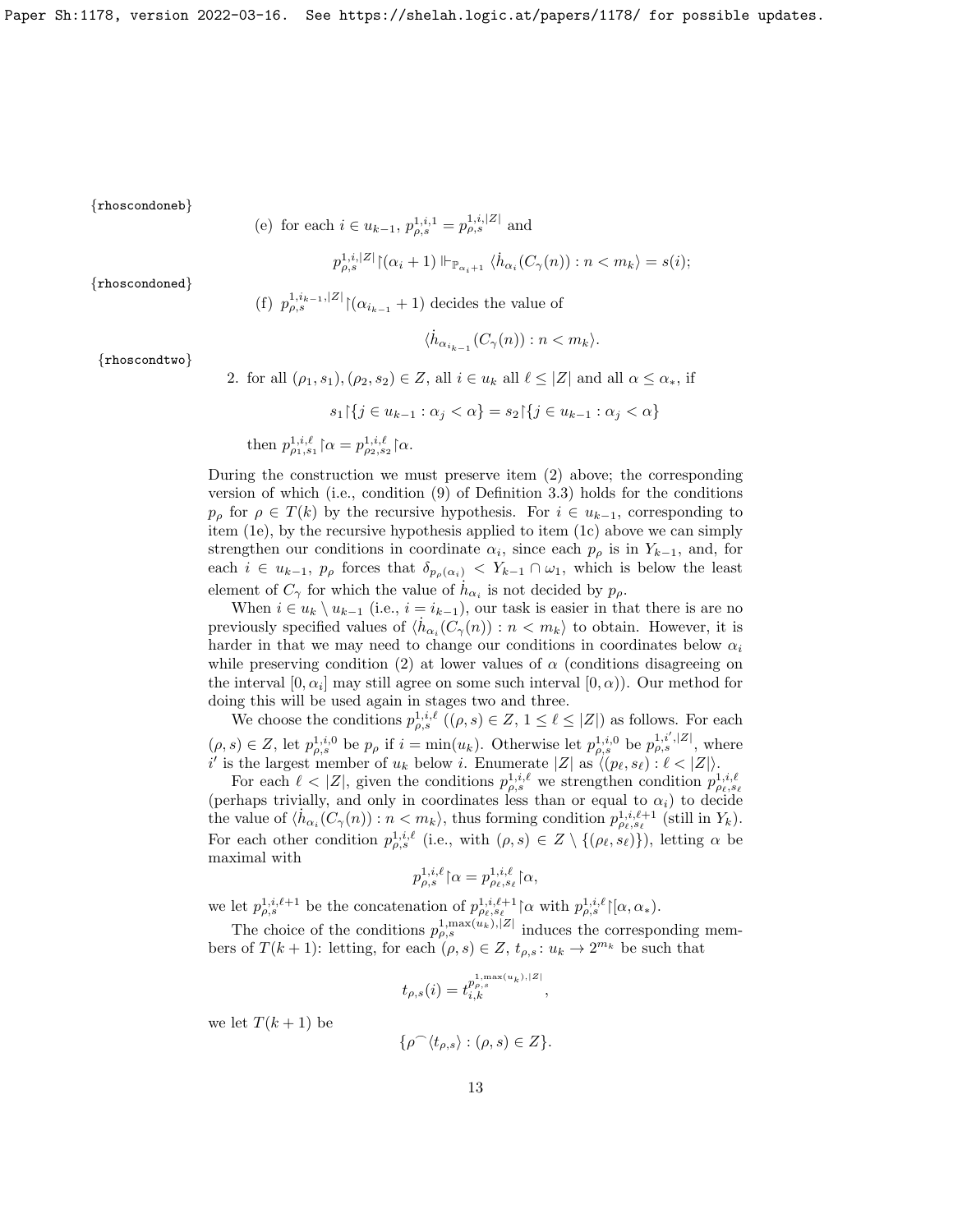The members of  $T(k + 1)$  have been chosen (via items (1e) and (1f) above) to satisfy condition  $(3)$  of Definition 3.3. Item  $(2)$  above ensures that condition  $(4)$ from Definition 3.3 is satisfied.

In stages two and three we will strengthen each  $p_{\rho,s}^{1,\max(u_k),|Z|}$  to a condition  $p_{\rho,s}$  by modifications of the argument for item (1f). We will then let  $p_{\rho}(\epsilon_{\rho,s})$ be  $p_{\rho,s}$  for each  $(\rho, s) \in \mathbb{Z}$ . Condition (1e) above implies that any strengthening of any  $p_{\rho,s}^{1,\max(u_k),|Z|}$  will satisfy condition (8) of Definition 3.3, aside from the requirement that the values of  $\delta_{p_{\rho,s}(\alpha_i)}$   $(i \in u_k)$  must be decided, which we will do in stage three. The recursive hypotheses and item (2) above imply that the conditions  $p_{\rho,s}^{1,\max(u_k),|Z|}$  do not violate condition (9) of Definition 3.3.

We now (in stage 2) strengthen each  $p_{\rho,s}^{1,\max(u_k),|Z|}$  to a condition  $p_{\rho,s}^{2,|Z|}$  in  $D_k$ , while respecting condition (9) of Definition 3.3. We reuse our enumeration of  $|Z|$  as  $\langle (p_\ell, s_\ell) : \ell < |Z| \rangle$ . We choose conditions  $p_{\rho,s}^{2,\ell}$  for  $(\rho, s) \in Z$  and  $\ell \leq |Z|$ , recursively in  $\ell$  so that:

- 3. for all  $(\rho, s) \in Z$ ,  $\rho_{\rho, s}^{2,0} = \rho_{\rho, s}^{1, \max(u_k), |Z|}$ ;
- 4. for all  $(\rho, s) \in Z$  and all  $\ell < |Z|, p_{\rho, s}^{2, \ell+1} \leq p_{\rho, s}^{2, \ell}$ ;
- 5. for all  $\ell \leq |Z|$ , and all distinct  $(\rho_1, s_1), (\rho_2, s_2) \in Z$ , the least  $\alpha$  such that

$$
p_{\rho_1, s_1}^{2, \ell}(\alpha) \neq p_{\rho_2, s_2}^{2, \ell}(\alpha)
$$

is the same as the least  $\alpha$  such that

$$
p_{\rho_1,s_1}^{2,0}(\alpha) \neq p_{\rho_2,s_2}^{2,0}(\alpha),
$$

which implies that for all  $\alpha \leq \alpha_*$ , if

$$
s_1 \upharpoonright \{ j \in u_k : \alpha_j < \alpha \} = s_2 \upharpoonright \{ j \in u_k : \alpha_j < \alpha \}
$$

then  $p_{\rho_1, s_1}^{2, \ell} \, \lceil \alpha = p_{\rho_2, s_2}^{2, \ell} \, \lceil \alpha;$ 

6. for all  $\ell \leq |Z|, \{p_{\rho,s}^{2,\ell} : (\rho,s) \in Z\} \in D_k$ .

In stage  $\ell$ , strengthen  $p_{\rho_\ell,s_\ell}^{2,\ell}$  (possibly trivially) to a condition  $p_{\rho_\ell,s_\ell}^{2,\ell+1}$  in  $D_k$ . For each of the other conditions  $p_{\rho,s}^{2,\ell}$ , letting  $\alpha$  be minimal such that

$$
p_{\rho_{\ell},s_{\ell}}^{2,\ell}(\alpha) \neq p_{\rho,s}^{2,\ell}(\alpha)
$$

let  $p_{\rho,s}^{2,\ell+1}$  be the concatenation of  $p_{\rho,\,s\ell}^{2,\ell+1}$  |  $\alpha$  with  $p_{\rho,s}^{2,\ell}$  |  $[\alpha,\alpha_*$ ).

Finally, in stage three, working recursively through the members of  $u_k$  from top to bottom, and still working in  $Y_k$ , we strengthen each  $p_{\rho,s}^{2,|Z|}$  to a condition  $p_{\rho,s}$  which decides each value  $\delta_{p_{\rho,s}(\alpha_i)}$   $(i \in u_k)$ , while preserving item (2) from earlier in this proof and thus condition (9) from Definition 3.3. For each  $i \in u_k$ we can accomplish this in at most  $|Z|$  many steps via an argument similar to the ones used in stages one and two.  $\Box$ 

{coherencec}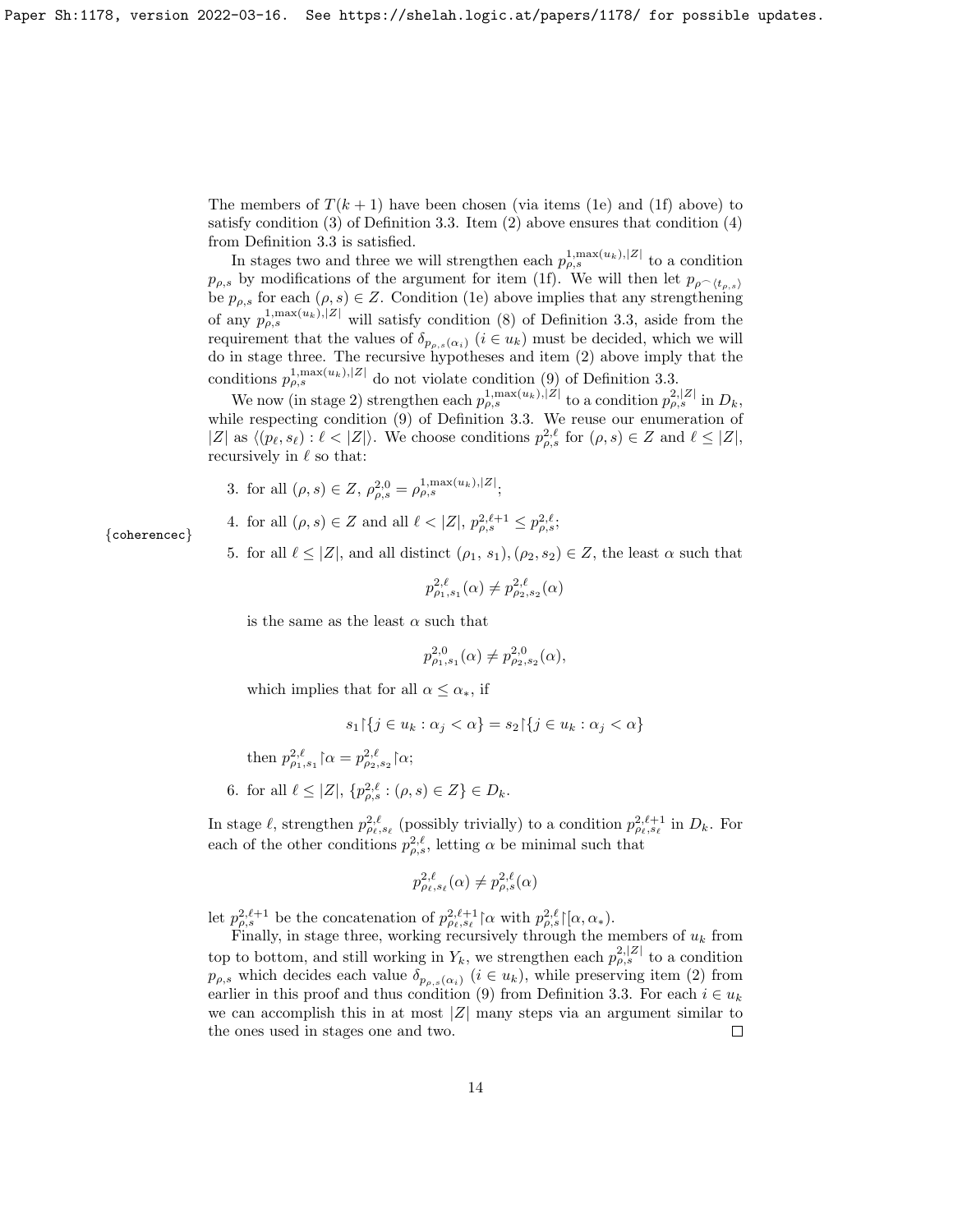We will need to consider restrictions of our condition trees to initial segments of our iterations. Given a tree T in  $\mathcal{T}$ , we let  $[T]$  denote the set of infinite branches through T.

{projdefs}

**3.6 Definition.** Suppose that  $(T, \langle p_{\rho} : \rho \in T \rangle)$  is a condition tree relative to some suitable data sequence

 $S = \langle \overline{C}, F, \mathbf{q}, p, X, \langle Y_k : k < \omega \rangle, \langle i_n : n < \omega \rangle, \overline{D} \rangle,$ 

 $\gamma = X \cap \omega_1, \, \alpha_*$  is the length of **q**, and that  $\langle \alpha_i : i \langle i_* \rangle$  enumerates  $X \cap \alpha_*$  in increasing order. For each  $k \in \omega$ , let  $u_k = \{i_n : n < k\}$ . Let  $\alpha_{i_{*}}$  denote  $\alpha_{*}$ .

- For each  $j \leq i_*$ , let
	- for each k ∈ ω, uk(j) be u<sup>k</sup> ∩ j;
	- for each  $\rho \in T$ ,  $\rho^{[j]}$  be

 $\langle s^\rho_\ell{\restriction} u_\ell(j):\ell<|\rho|\rangle,$ 

 $\mathrm{let}\,\, s_\ell^{\rho^{[j]}}$  $g_{\ell}^{\rho^{[j]}}$  (for  $\ell < |\rho^{[j]}|$ ) denote  $s_{\ell}^{\rho} {\upharpoonright} u_{\ell}(j)$ , and  $p_{\rho}^{[j]}$  be  $p_{\rho} {\upharpoonright} \alpha_j$ ;  $-T^{[j]}$  be the tree of sequences  $\{\rho^{[j]} : \rho \in T\}.$ 

- For all  $i \leq j < i_*$  and each  $\rho \in T^{[j]}$ , let  $\rho^{[i]}$  be  $\langle \rho(\ell) | u_\ell(i) : \ell < |\rho| \rangle$ .
- For all  $i \leq j \leq i_*$ , let

 $-$  proj<sub>j,i</sub>:  $T^{[j]} \to T^{[i]}$  be the function defined by setting

$$
\mathrm{proj}_{j,i}(\rho) = \rho^{[i]};
$$

- $-$  for each  $x \in [T^{[i]}], T^{[j]}(x)$  be  $\{\rho \in T^{[j]} : \rho^{[i]} \leq x\};$
- for each  $x \in [T^{[j]}], x^{[i]}$  be the union of  $\{(x[k)^{[i]} : k \in \omega\}.$

We record some observations on these definitions.

{computationthrm}

**Theorem 3.7.** Suppose that  $(T, \langle p_{\rho} : \rho \in T \rangle)$  is a condition tree relative to some suitable data sequence

$$
S = \langle \bar{C}, F, \mathbf{q}, p, X, \langle Y_k : k < \omega \rangle, \langle i_n : n < \omega \rangle, \bar{D} \rangle,
$$

 $\gamma = X \cap \omega_1$ ,  $\alpha_*$  is the length of **q**, and that  $\langle \alpha_i : i < i_* \rangle$  enumerates  $X \cap \alpha_*$  in increasing order. For each  $\ell \in \omega$ , let  $u_{\ell} = \{i_n : n < \ell, \alpha_{i_n} \in Y_{\ell}\}.$  Let  $\alpha_{i_{*}}$  denote α.

{remtwo}

- 1. For all  $\rho \in T$  and  $\ell \in \omega$ ,  $\rho^{[i_*]} = \rho$  and  $u_{\ell}(i_*) = u_{\ell}$ .
- 2. If  $j \leq i_*$  and  $\rho \in T^{[j]}$  has length  $k+1$ , then  $\rho$  has exactly  $2^{|u_k(j)| (m_{k+1}-m_k)}$ many immediate successors in  $T^{[j]}$ .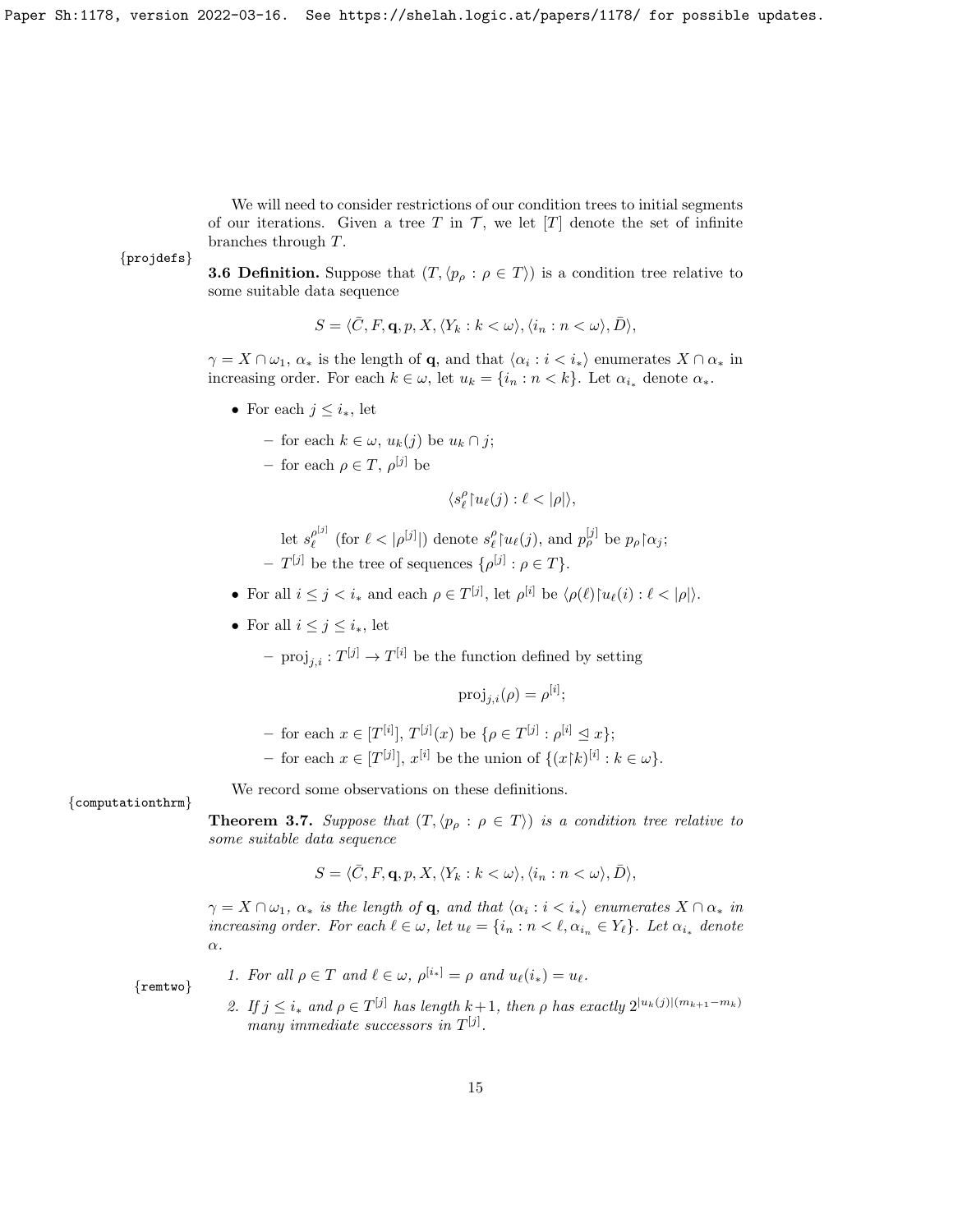{remthree}

3. For all  $i \leq j \leq i_*$  and  $x \in [T^{[i]}],$  if  $\rho \in T^{[j]}(x)$  has length  $k+1$ , then  $\rho$ has exactly  $2^{|u_k(j)\setminus u_k(i)|({m_{k+1}-m_k})}$  many successors in  $T^{[j]}(x)$ .

{remfour}

4. For all  $i \leq j \leq i_*$ ,  $k \in \omega \setminus \{0\}$ ,  $\rho \in T^{[i]}$  of length  $k+1$  and  $\nu \in T^{[j]}$  of length k with  $\nu^{[i]} = \rho | k$ , the set

$$
\{\tau \in T^{[j]} : \tau \mathord{\restriction} k = \nu, \, \tau^{[i]} = \rho\}
$$

{remfive}

- has size  $2^{|u_{k-1}(j)\setminus u_{k-1}(i)|(m_k-m_{k-1})}$ .
- 5. For all  $c \leq i \leq j \leq i_*$ ,  $x \in [T^{[c]}], k \in \omega \setminus \{0\}, \rho \in T^{[i]}(x)$  of length  $k+1$ and  $\nu \in T^{[j]}(x)$  of length k with  $\nu^{[i]} = \rho[k]$ , the set

$$
\{\tau \in T^{[j]}(x) : \tau \restriction k = \nu, \, \tau^{[i]} = \rho\}
$$

has size  $2^{|u_{k-1}(j)\setminus u_{k-1}(i)|(m_k-m_{k-1})}$ .

Proof. The first conclusion follows immediately from the definitions. For part (2), note that by parts (2b), (3) and (4) of Definition 3.3, the immediate successors of a  $\rho \in T^{[j]}$  of length  $k+1$  correspond to the functions from  $u_k(j)$  to  $2^{m_{k+1}}$  which pointwise extend  $s_k^{\rho}$ , of which there are  $2^{|u_k(j)|(m_{k+1}-m_k)}$  many. For part (2), the same parts of Definition 3.3 imply that the immediate successors of a  $\rho \in T^{[j]}(x)$  of length  $k+1$  correspond to the functions from  $u_k(j) \setminus u_k(i)$  to  $2^{m_{k+1}}$  which pointwise extend  $s_k^{\rho}(\overline{u}_k(j) \setminus u_k(i))$ , of which there are  $2^{|u_k(j)\setminus u_k(i)| (m_{k+1}-m_k)}$  many.

For part (4), the immediate successors of  $\nu$  correspond to the functions s:  $u_{k-1}(j)$  →  $2^{m_k}$  which pointwise extend  $s_{k-1}^{\nu}$ , and the successors  $\tau$  of  $\nu$  with  $\tau^{[i]} = \rho$  correspond to those s which agree with  $s_k^{\rho}$  on  $u_{k-1}(i)$ . The number of such functions is  $2^{|u_{k-1}(j)\setminus u_{k-1}(i)| (m_k-m_{k-1})}$ . Part (5) is similar.  $\Box$ 

3.8 Remark. Using the objects introduced in the statement of Theorem 3.7, fix for each pair  $(i, j)$  with  $i < j \leq i_*$  a tree  $T_{i,j}$  of finite sequences with unique nodes of lengths 0 and 1 and each node of each length  $k > 0$  having exactly  $2^{|u_{k-1}(j)-u_{k-1}(i)|(m_k-m_{k-1})}$  many immediate successors. The computations in Theorem 3.7 show that each tree  $T^{[j]}$  is isomorphic to the tree of pairs of sequences  $(\rho, \nu)$  of the same length with  $\rho \in T^{[i]}$  and  $\nu \in T_{i,j}$ . Similarly, each tree  $T^{[j]}(x)$  for some  $x \in [T^{[c]}]$  for some  $c \leq i$  is isomorphic to the tree of pairs of sequences  $(\rho, \nu)$  of the same length with  $\rho \in T^{[i]}(x)$  and  $\nu \in T_{i,j}$ . Under these identifications, the function  $proj_{i,i}$  from Definition 3.6 corresponds to the usual first-coordinate projection function. These facts let us apply Fubini's theorem and the Kuratowksi-Ulam theorem to pairs  $[T<sup>[i]</sup>], [T<sup>[j]</sup>]$  (with the latter viewed as  $[T^{[i]}] \times [T_{i,j}]$ ) and pairs  $[T^{[i]}(x)], [T^{[j]}(x)]$  (with the latter viewed as  $[T^{[i]}(x)] \times [T_{i,j}]$ , which we do in the proof of Lemma 5.4.

The following observation will be used at the end of the proof of Lemma 5.4.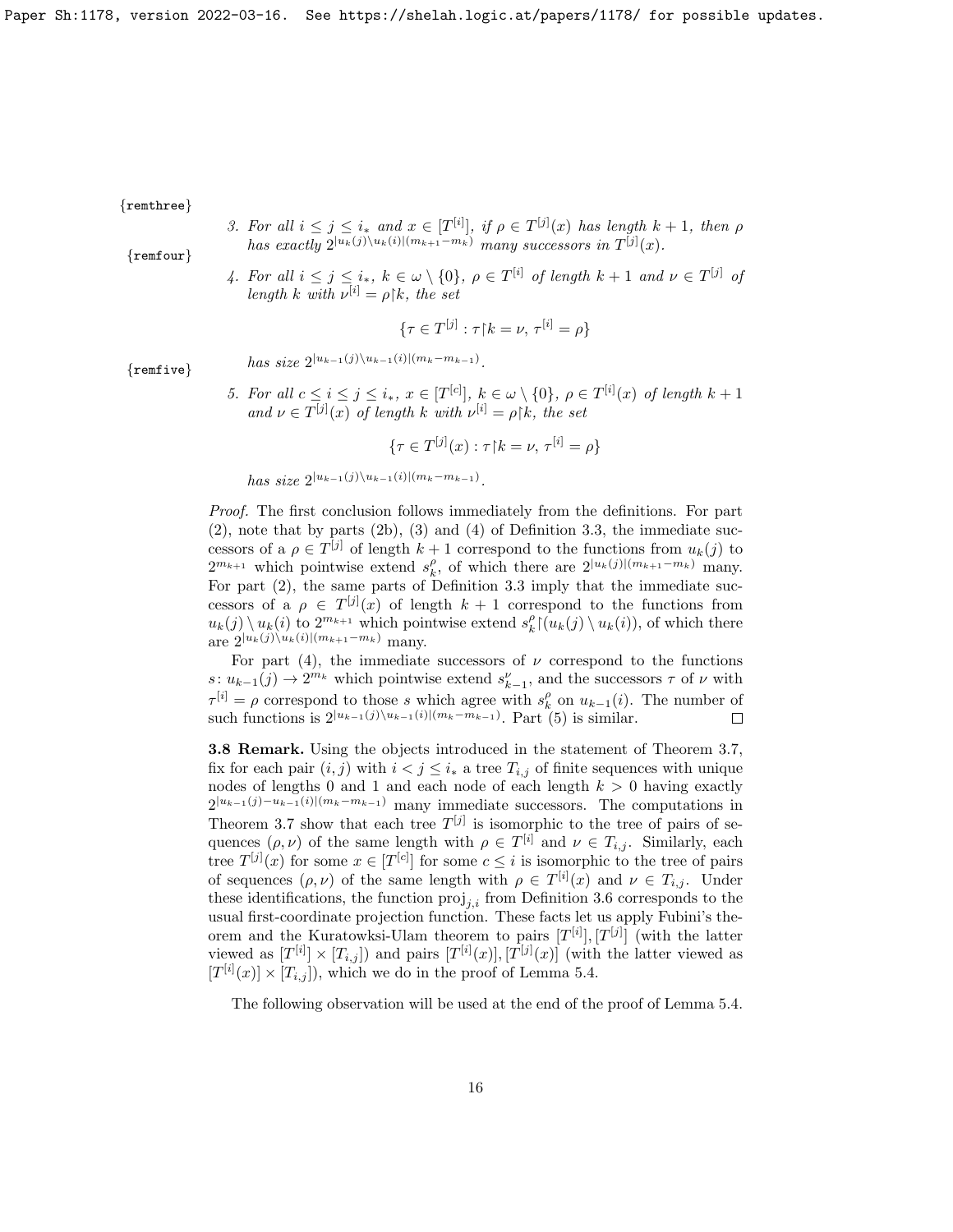### {tclosedrem}

**3.9 Remark.** Suppose that  $(T, \langle p \rangle : \rho \in T)$  is a condition tree for a suitable data sequence  $S = \langle \overline{C}, F, \mathbf{q}, p, X, \overline{Y}, \overline{1}, \overline{D} \rangle$ , and that  $i_*$  is the ordertype of  $X \cap \alpha_*,$ where  $\alpha_*$  is the ordertype of the iteration **q**. Let  $j \leq i_*$  and let K be a closed subset of  $[T^{[j]}]$ . Then for all  $x \in [T^{[j]}]$ ,  $x \in K$  if and only if, for cofinally many  $c < j, x^{[c]} \in \text{proj}_{j,c}[K].$ 

# 4 Preserving pathology

{pathsec}

In this section we add a condition on our dense partial function  $F$ , and recall some important properties of the null and meager ideals. We say that an ideal I on a Polish space is *Borel* if it is generated by Borel sets (i.e., every member of the ideal is contained in a Borel member of the ideal). The meager and null ideals are Borel in this sense. Given an ideal  $I$  on a set  $X$ , we let  $I^+$  denote  $\mathcal{P}(X) \setminus I$ , and we say that a subset of X is *I-Borel-large* if it intersects every Borel set in  $I^+$ .

**4.1 Definition.** Given a topological space  $X$ , an ideal  $I$  on  $X$ , and a set  $S$  with at least two elements, we say that a partial function  $F: X \to S$  is *I-pathological* if for every  $s \in S$ ,  $F^{-1}[\{s\}]$  is *I*-Borel-large.

When  $I$  is the ideal of countable sets, we say that  $F$  is totally pathological. We say that  $F$  is *Lebesgue-pathological* when  $I$  is the ideal of Lebesgue null sets, and *category-pathological* when  $I$  is the ideal of meager sets. Note that total pathology implies both Lebesgue and category pathology.

4.2 Remark. A totally pathological function is dense in the sense of Definition 2.1, and the existence of a totally pathological function implies the existence of sets of reals without the perfect set property.

A standard construction, using a wellordering of the continuum and the fact that uncountable Borel sets have cardinality continuum, shows that ZFC implies the existence of (total) totally pathological functions on  $2^{\omega}$ . Moreover, if a is a subset of  $\omega$ , then the same construction, using a  $\Sigma_2^1(a)$  wellordering of  $(2^{\omega})^{\mathbf{L}[a]}$ , shows that there is in  $\mathbf{L}[a]$  a total totally pathological function  $F: 2^{\omega} \to 2$  which is  $\Sigma_2^1$  in a.

In our proof in Section 5 we iterate forcings of the form  $Q_{\bar{C},F,g}$  using a fixed function F which is totally pathological and  $\Sigma_2^1(a)$  in the ground model  $\mathbf{L}[a]$ . Since our iterations will add reals, the function F will not remain totally pathological in the corresponding forcing extensions. For the proof of our main theorem, we need to know that  $F$  remains I-pathological throughout the iteration, where I is either the null ideal or the meager ideal.

{prespropdef}

4.3 Definition. A Borel ideal I has the preservation property if every I-Borellarge set remains so after any countable support iteration of partial orders of the form  $Q_{\bar{C},F,q}$ .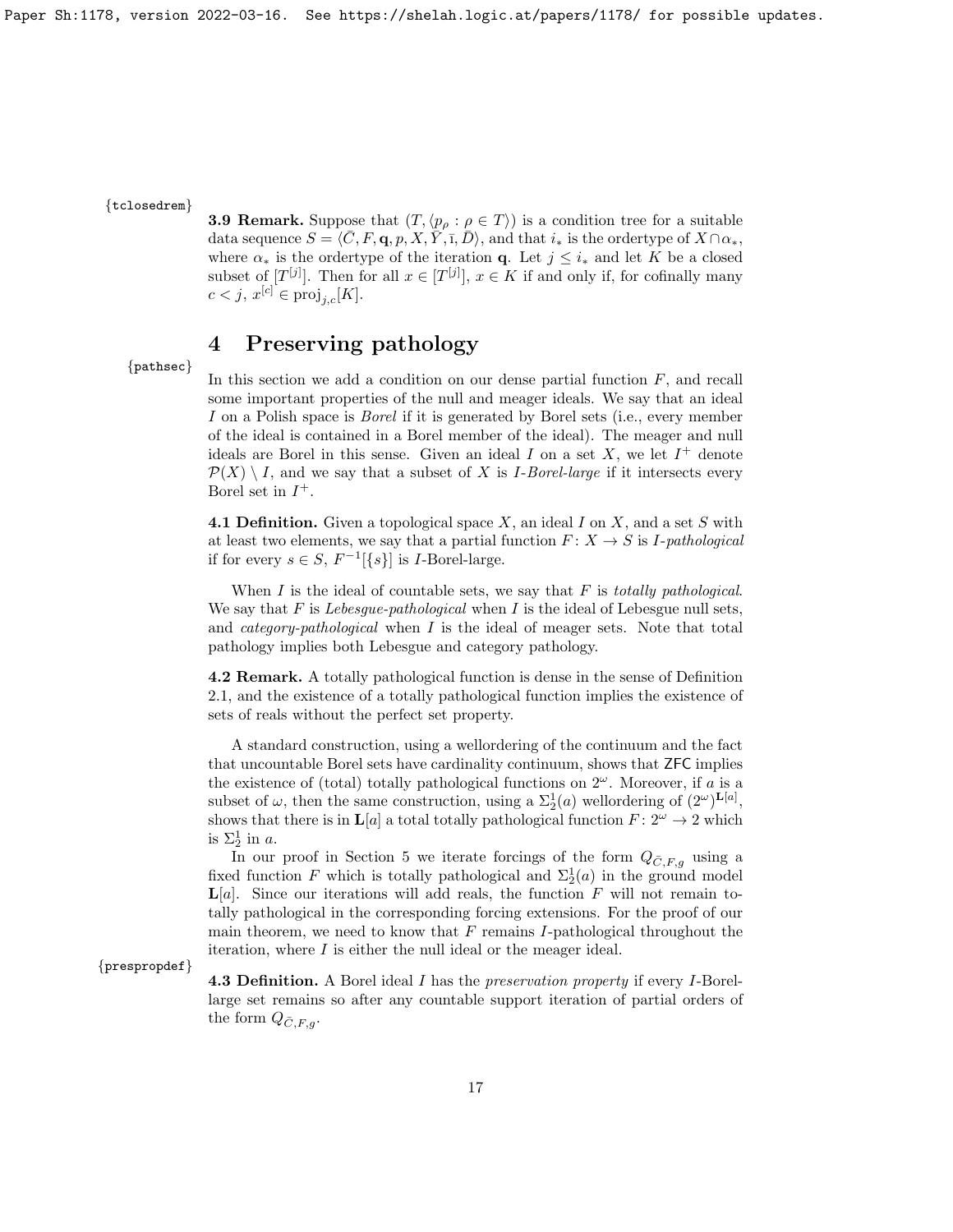### {pathpresrem}

4.4 Remark. The ideals that we consider in this paper are ideals on the set of infinite branches through finitely branching trees of height  $\omega$ . Theorem 5.2 of [8] implies that the versions of the meager ideal on these spaces have the preservation property (for a much wider class of partial orders than the ones considered here). Theorem 6.3 and Lemma 6.4 of [8] show the same thing for the ideals of Lebesgue null sets.

The proof of Theorem 5.1 will also use the fact that the meager and null ideals are regular, in the sense that every Borel set not in either ideal contains a closed set which is not in the same ideal.

## 5 Measure and Category

{itsec} {mainthrm}

In this section we prove our main theorem.

**Theorem 5.1.** Suppose that a is a subset of  $\omega$  such that  $V = L[a]$ , and let  $\overline{C}_a$  be the canonical ladder system relative to a. Let F be a totally pathological dense function whose graph is  $\sum_{i=1}^{n}$  in **L**[a]. Suppose that

$$
\langle \mathbb{P}_\alpha, \dot{Q}_\beta, \dot{g}_\beta, \dot{h}_\beta : \alpha \leq \omega_2^{\mathbf{V}}, \beta < \omega_2^{\mathbf{V}} \rangle
$$

is a fully bookkeeping element of  $\mathbf{Q}_{\bar{C}_a,F}$ . Then  $\mathbb{P}_{\omega_2^{\mathbf{V}}}$  forces that every subset of  $\omega^{\omega}$  which is either universally measurable or universally categorical is  $\Delta_2^1$ .

The proof of Theorem 5.1 runs from here through the end of this section. We will concentrate on the universally measurable case, and note the changes that need to be made for universally categorical sets.

By Remark 1.4, it suffices to prove that each tail of any iteration as in the statement of Theorem 5.1 is  $A$ -representing, where  $A$  is either the collection of universally measurable subsets of  $\omega^{\omega}$  or the collection of universally categorical sets. Since the ideals of Lebesgue-null sets and meager sets have the preservation property (as in Remark 4.4), in each intermediate model of such a forcing iteration, F is Lebesgue-pathological and category-pathological (but no longer totally pathological once the iteration has added new subsets of  $\omega$ ). It remains then to prove the following.

{representinglem}

Lemma 5.2. Suppose that

- $\overline{C}$  is a ladder system on  $\omega_1$ ,
- $F: 2^{\omega} \rightarrow 2$  is a dense function which is Lebesgue-pathological and categorypathological,
- $\mathbf{q} = \langle \mathbb{P}_{\alpha}, \dot{Q}_{\beta}, \dot{g}_{\beta}, \dot{h}_{\beta} : \alpha \leq \alpha_*, \beta < \alpha_* \rangle$  is in  $\mathbf{Q}_{\bar{C},F}$  and
- $\bar{\mathbb{P}}$  is forcing iteration  $\langle \mathbb{P}_{\alpha}, \dot{Q}_{\beta} : \alpha \leq \alpha_*, \beta < \alpha_* \rangle$ .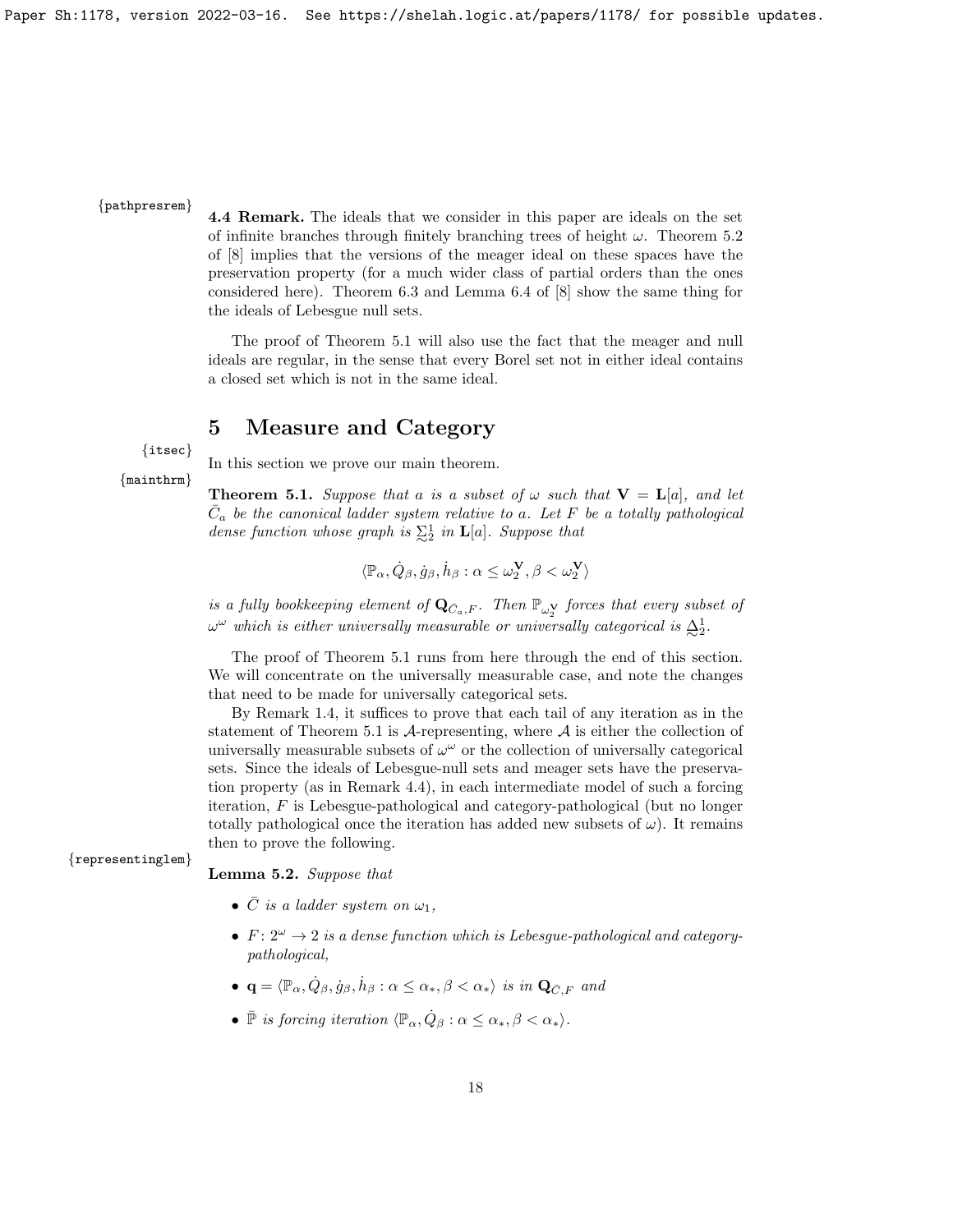Then  $\mathbb{P}_{\alpha_*}$  is A-representing, where A is either the collection of universally measurable subsets of  $\omega^{\omega}$  or the collection of universally categorical sets.

Fix the objects introduced in the statement of Lemma 5.2 from here through the end of proof of Lemma 5.4, which will complete the proof of Lemma 5.2 and thus Theorem 5.1. We have to show that if

- *p* is a condition in  $\mathbb{P}_{\alpha_*}$ ,
- $A \subseteq \omega^{\omega}$  is either universally measurable or universally categorical,
- $\tau$  is a  $\mathbb{P}_{\alpha^*}$ -name for an element of  $\omega^{\omega}$

then there exist a condition  $p' \leq p$  and a Borel set  $B \subseteq \omega^{\omega}$  such that

- B is either contained in or disjoint from A and
- $p' \Vdash \tau \in \check{B}$ .

In fact the set we find will be a continuous image of a Borel set; as every analytic set is a union of  $\aleph_1$  many Borel sets (in an absolute way, see page 201 of [7]), this suffices. To find our desired condition and analytic set, fix such p, A and  $\tau$ , and fix in addition X,  $\overline{Y}$ ,  $\overline{I}$  and  $\overline{D}$  (with  $\tau \in X$ ) such that  $S = \langle \bar{C}, F, \mathbf{q}, p, X, \bar{Y}, \bar{I}, \bar{D} \rangle$  is a suitable data sequence. By Lemma 3.5, we may fix in addition a condition tree  $(T, \langle p_{\rho} : \rho \in T \rangle)$  relative to S. There is then a continuous function  $f: [T] \to \omega^\omega$  such that each value  $f(x)$  is the realization of  $\tau$  by  $\{p_{x}\}$  :  $n \in \omega\}$ , since any such set meets all the dense open subsets of  $\mathbb{P}_{\alpha^*}$  in X. Since A is universally measurable (or universally categorical), there exist then Borel sets  $B$  and  $N$  contained in  $[T]$  such that  $N$  is Lebesgue null (or meager) and  $f^{-1}[A] \triangle B \subseteq N$ . It suffices then to find a condition  $p' \leq p$ forcing the existence (in the forcing extension) of an  $x \in [T] \setminus N$  (reinterpreted) such that  $\{p_{x}\}_{n} : n \in \omega\}$  is a subset of the generic filter. We will in fact start with a closed non-null (or nonmeager) set  $K \subseteq [T]$  disjoint from N and find a condition  $p' \leq p$  forcing the existence of an  $x \in K$  (reinterpreted) such that  ${p_x}_n : n \in \omega$  is a subset of the generic filter. An instance of such a condition will be a Lebesgue- $(i_*, K)$ -solution (respectively, a category- $(i_*, K)$ -solution) relative to S and  $(T, \langle p_{\rho} : \rho \in T \rangle)$ , as in Definition 5.3 below.

Given  $j \leq i_*$ , we let  $\sigma_j$  be a  $\mathbb{P}_j$ -name for the set of  $\rho \in T^{[j]}$  for which  $p_\rho \in G_j$ , where  $G_j$  denotes the restriction of the generic filter G to  $\mathbb{P}_{\alpha_j}$ . In the desired case where this set is infinite, we identify it with the corresponding element of  $[T^{[j]}].$ 

{soldef}

**5.3 Definition.** Suppose that  $(T, \langle p_{\rho} : \rho \in T \rangle)$  is a condition tree relative to some suitable data sequence

$$
S = \langle \bar{C}, F, \mathbf{q}, p, X, \langle Y_k : k \in \omega \rangle, \langle i_n : n < \omega \rangle, \bar{D} \rangle.
$$

Let

• q be  $\langle \mathbb{P}_{\alpha}, \dot{Q}_{\beta}, \dot{g}_{\beta}, \dot{h}_{\beta} : \alpha \leq \alpha_*, \beta < \alpha_*\rangle;$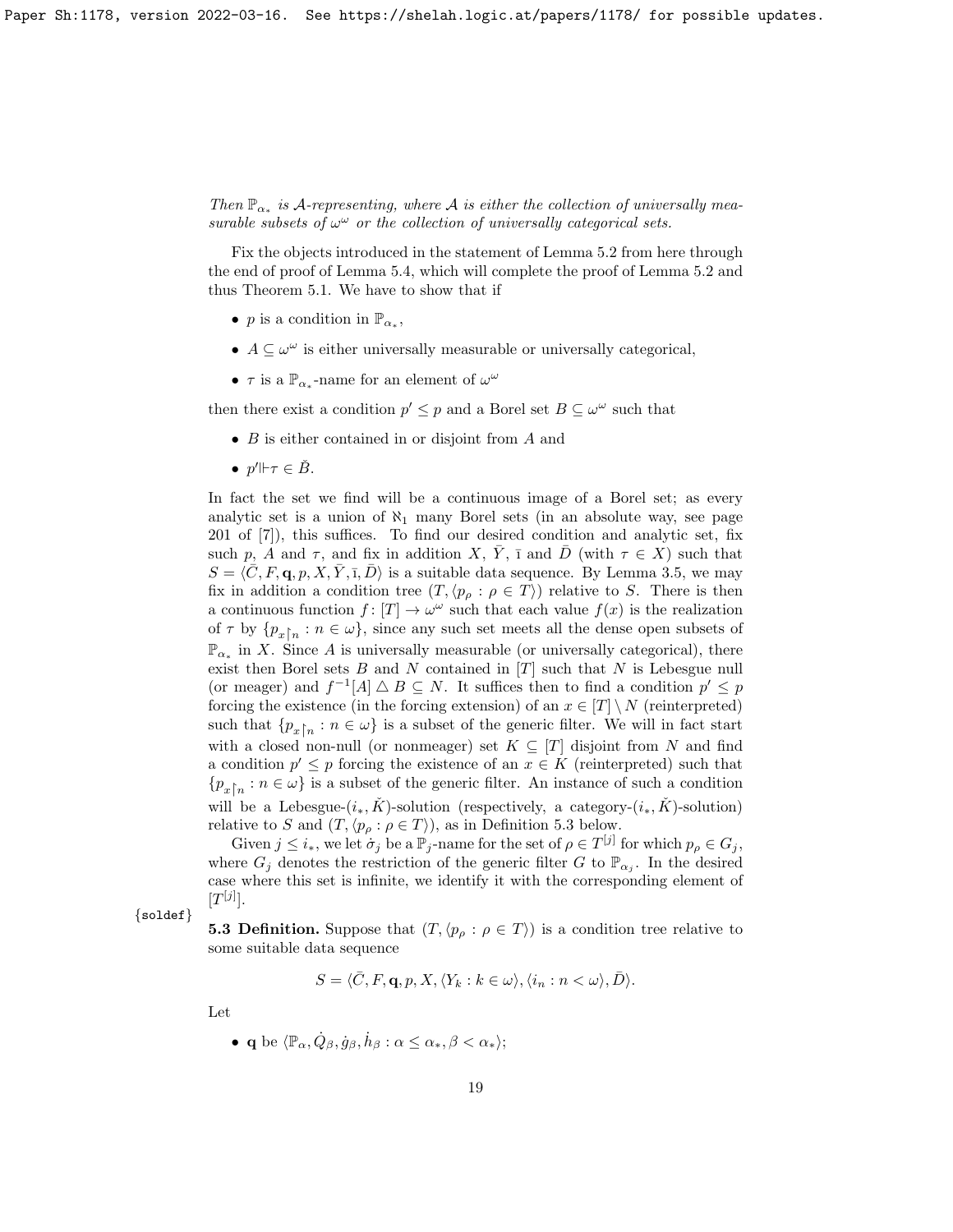- $\langle \alpha_i : i \langle i_* \rangle$  enumerate  $X \cap \alpha_*$  in increasing order;
- $\alpha_{i_*}$  denote  $\alpha_*$ ;
- *j* be an element of  $i_* + 1$ ;
- $\dot{K}$  be a  $\mathbb{P}_i$ -name for a subset of [T];
- q be a condition in  $\mathbb{P}_{\alpha_j}$ ;

We say that q is a Lebesgue- $(j, K)$ -solution if q forces that

- $\bullet \ \ \dot{\sigma}_j \in [T^{[j]}];$
- if  $j < i_*$  then  $\dot{K} \cap [T(\dot{\sigma}_i)]$  is non-null in  $[T(\dot{\sigma}_i)]$ ;
- if  $j = i_*$  then  $\dot{\sigma}_j \in \dot{K}$ .

We say that q is a category- $(j, K)$ -solution if q forces that

- $\bullet \ \ \dot{\sigma}_j \in [T^{[j]}];$
- if  $j < i_*$  then  $\dot{K} \cap [T(\dot{\sigma}_i)]$  is nonmeager in  $[T(\dot{\sigma}_i)]$ ;
- if  $j = i_*$  then  $\dot{\sigma}_j \in \dot{K}$ .

The statement of the following lemma uses the objects introduced in this section. The case where  $i = 0$ ,  $j = i_*$  and  $\tilde{K} = \tilde{K}$  for some non-null closed K disjoint from  $N$  as above proves Lemma 5.2 and thereby completes the proof of Theorem 5.1.

{finallemma}

**Lemma 5.4.** Suppose that  $i < j \leq i_*$ ,  $\dot{K}$  is a  $\mathbb{P}_i$ -name for a closed subset of [T] and q is a Lebesgue- $(i, K)$ -solution (respectively, a category- $(i, K)$ -solution). Then there is a Lebesgue- $(j, K)$ -solution (category- $(j, K)$ -solution)  $q' \in \mathbb{P}_{\alpha_j}$  such that  $q' \upharpoonright \alpha_i = q$ .

*Proof.* We prove this by induction on j for all i and K simultaneously. We first note that the case  $j = j' + 1$  reduces to the case where  $j = i + 1$  by the induction hypothesis.

For the case where  $j = i + 1$ , suppose that  $G_i \subseteq \mathbb{P}_{\alpha_i}$  is a generic filter with  $q \in G_i$ . Then  $G_i \cap X$  is X-generic. Let e be  $\dot{g}_{\alpha_i,G_i}(X \cap \omega_1)$ , let  $y = \dot{\sigma}_{i,G_i}$ and let  $\hat{y}$  be the function from i to  $2^{\omega}$  induced by y, so that, for all  $c < i$ ,  $\hat{y}(c) = \bigcup \{s_k^{\rho}(c) : \rho \in y, k < |\rho|, c \in u_k\}.$  Applying Fubini's theorem (or the Kuratowksi-Ulam theorem) and the regularity of the null ideal (or meager ideal), let K' be a closed non-null (nonmeager) subset of  $[T^{[j]}(y)]$  with the property that for each  $z \in K'$  the set  $\{x \in K_{G_i} : \text{proj}_{i*,j}(x) = z\}$  is non-null (nonmeager).

Let  $k \in \omega$  be minimal with  $i \in u_k$ . Then  $k > 0$ . Since i is not in  $u_{k-1}$ , the tree  $T^{[j]}(y)$  has a unique node  $\rho_k$  of length k, where for each  $\ell < k$  and each  $c \in u_\ell(j)$ , c is in  $u_\ell(i)$  and  $s_\ell^{\rho_k}(c) = \hat{y}(c) \upharpoonright m_\ell$ . Moreover, for all  $\rho$ ,  $\rho'$  of length  $k+1$  in  $T(y)$  (formally defined as  $T^{[i_*]}(y)$ ),  $s_k^{\rho} {\upharpoonright} u_{k-1}(j) = s_k^{\rho'}$  $_{k}^{\rho'}$ † $u_{k-1}(j)$  (as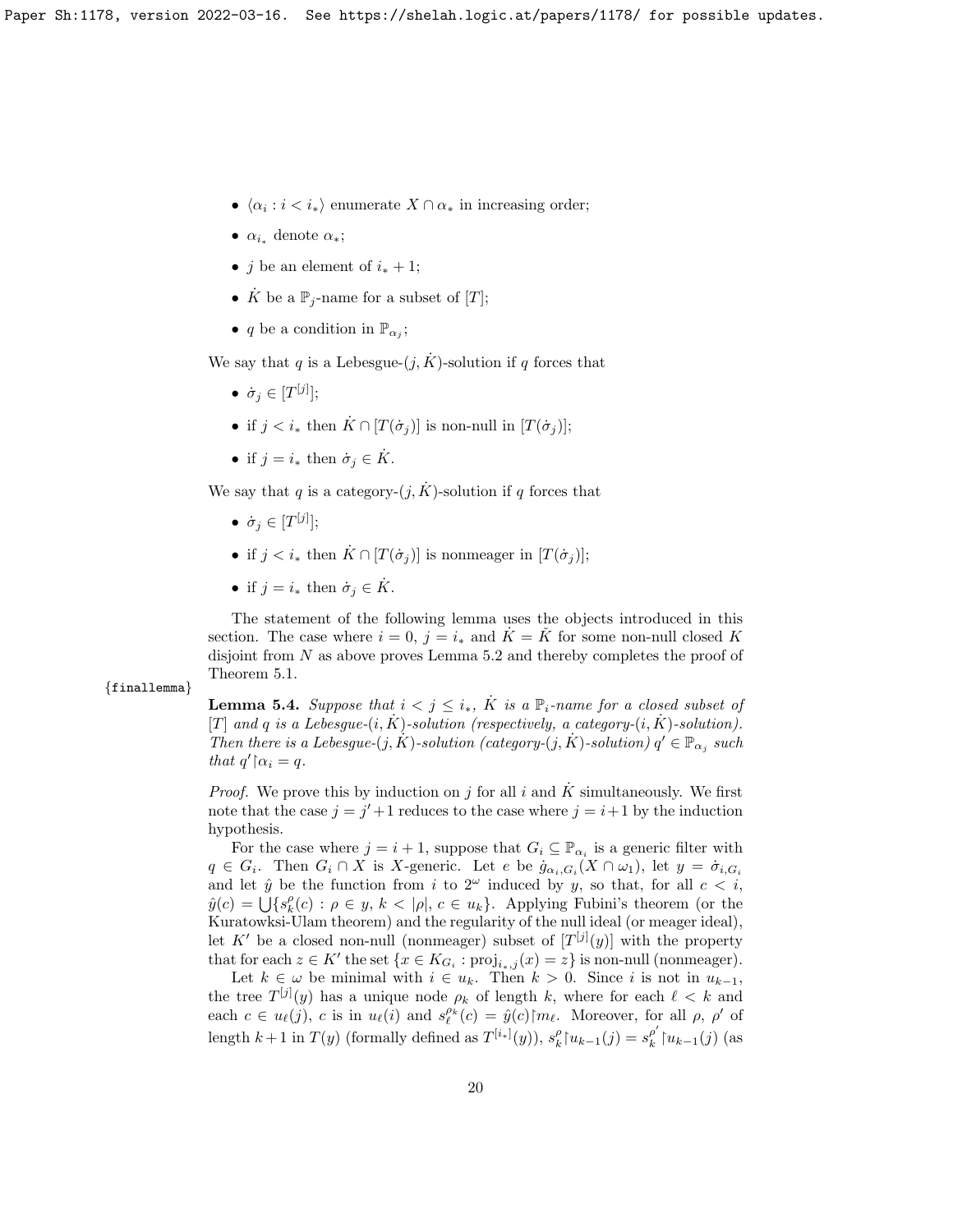just established), so, by condition (4) of Definition 3.3,  $s_k^{\rho'}$  $g_k^{\rho'}\upharpoonright u_k(j) = s_k^{\rho'}$  $_{k}^{\rho'}\!\upharpoonright\!\! u_{k}(j).$ It follows that  $T^{[j]}(y)$  has a unique node  $\rho_{k+1}$  of length  $k+1$ . The condition  $p_{\rho_{k+1}} \upharpoonright \alpha_j$  forces

$$
\langle \dot{h}_{\alpha_i}(C_{X\cap\omega_1}(n)) : n < m_k \rangle
$$

to be  $s_k^{\rho_{k+1}}(i)$ , which is in  $2^{m_k}$ . For each  $\ell \geq k+1$ , each node  $\rho$  of  $T^{[j]}(y)$  of length  $\ell$  has  $2^{m_{\ell}-m_{\ell-1}}$  many immediate successors, corresponding to the possible extensions of  $s_{\ell-1}^{\rho}(i)$  of length  $m_{\ell}$ .

Let  $T_*$  be the tree of elements of  $2<sup>{\omega}</sup>$ </sup> compatible with the sequence  $s_k^{\rho_{k+1}}(i)$ . Thus  $[T_*]$  is a clopen subset of  $2^{\omega}$ , and equal to

$$
\{\bigcup\{s_\ell^{z\,\big\lceil (\ell+1)}(i):\ell\in\omega\setminus k\}:z\in[T^{[j]}(y)]\}.
$$

By Remark 4.4, F is both Lebesgue-pathological and category-pathological in  $V[G_i]$ . Since the null (meager) ideal on  $[T_*]$  is isomorphic to that on  $[T^{[j]}(y)]$ there is a  $z \in K'$  such that

$$
F\left(\bigcup_{\ell\in[k,\omega)}s_{\ell}^{z\restriction(\ell+1)}(i)\right)=e.
$$

We can then let q' be  $(q, \dot{r})$ , where  $\dot{r}$  is a  $\mathbb{P}_{\alpha_i}$  name for  $\bigcup \{s_{\ell}^z\}^{(\ell+1)}$  $\ell^{\frac{z}{\ell} + 1}(i) : \ell \in \omega \setminus k,$ which is an  $X[G_i \cap X]$ -generic condition in  $\dot{Q}_{\alpha_i,G_i}$ .

For the case where  $j$  is a limit ordinal, applying Fubini's theorem (or the Kuratowksi-Ulam theorem) again, let  $\dot{K}_0$  be a  $\mathbb{P}_i$ -name for a closed subset of (the realization of)  $\dot{K}$  such that q is a Lebesgue- $(i, \dot{K}_0)$ -solution (category- $(i, \dot{K}_0)$ solution) and, q forces in addition that for all  $y \in \text{proj}_{i_*,j}[K_0]$  the set  $K \cap [T(y)]$ is non-null (nonmeager) (of course, this step is not necessary if  $j = i_*$ ). This case now follows from the induction hypothesis applied successively to  $K_0$  and the members of any cofinal  $\omega$ -sequence in the interval  $(i, j)$ , along with Remark 3.9.  $\Box$ 

# 6 Borel reinterpreations

Finally, we show that the Borel reinterpretations of universally measurable sets under the forcing extensions considered here are again universally measurable.

**Theorem 6.1.** Let  $\overline{C}$  be a ladder system on  $\omega_1$  and let  $F : 2^{\omega} \to 2$  be a nullpathological dense partial function. Let

$$
\langle \mathbb{P}_{\alpha}, \dot{Q}_{\beta}, \dot{g}_{\beta}, \dot{h}_{\beta} : \alpha \le \alpha_*, \beta < \alpha_* \rangle,
$$

be an element of  $\mathbf{Q}_{\bar{C},F}$ . If  $A \subseteq \omega^{\omega}$  is universally measurable, then the Borel reinterpretation of A is universally measurable in any forcing extension by  $\mathbb{P}_{\alpha^*}$ .

Proof. It follows from Lemma 5.2 that the Borel reinterpretations of A and  $\omega^{\omega} \setminus A$  will be complements in any forcing extension by  $\mathbb{P}_{\alpha^*}$ . We have to show that if

{umeasreint}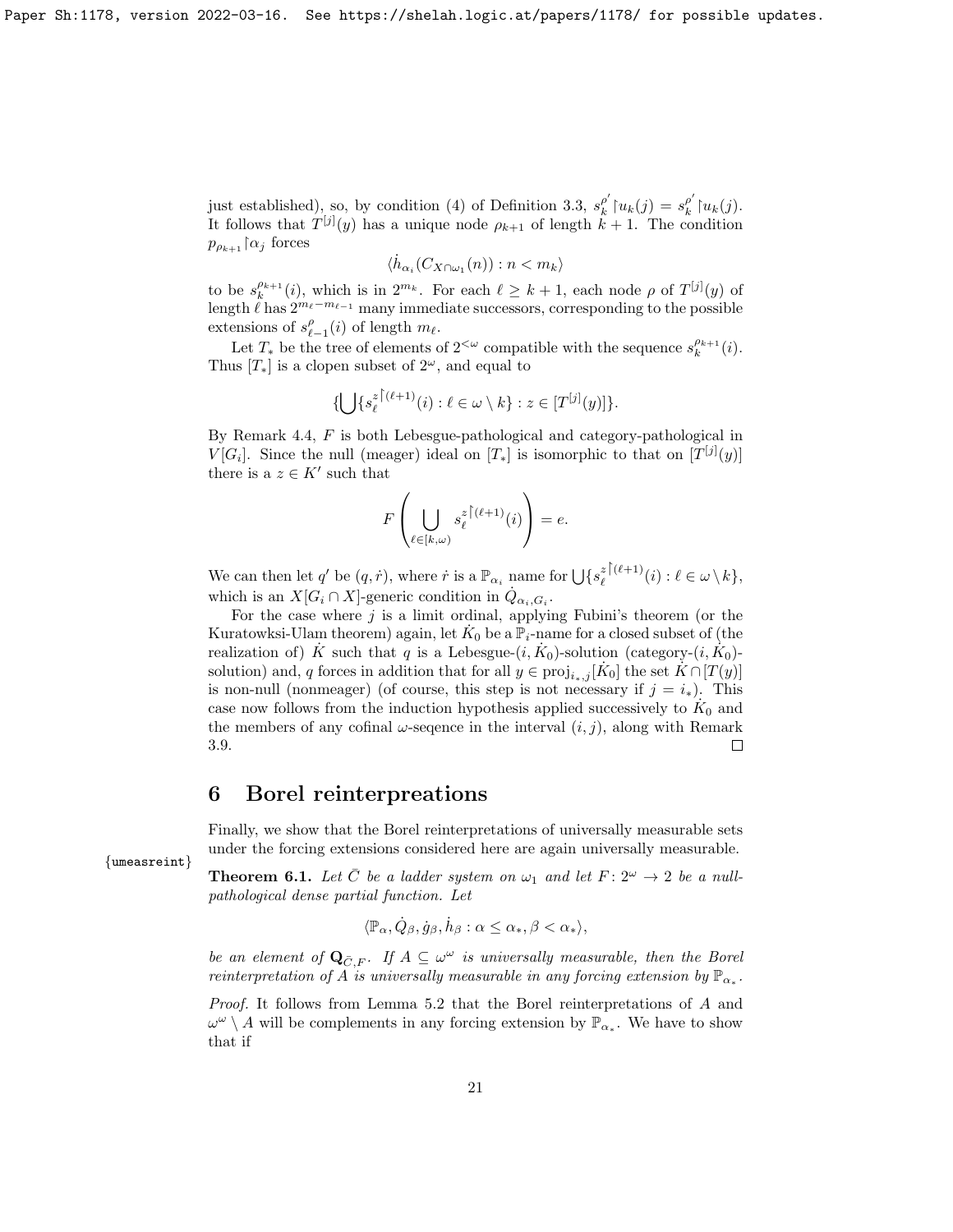- *p* is a condition in  $\mathbb{P}_{\alpha_*}$ ,
- $A \subseteq \omega^{\omega}$  is universally measurable and
- $\bullet\,$   $\tau$  is a  $\mathbb{P}_{\alpha_*}$  -name for a Borel measure on  $\omega^\omega$

then there exist a condition  $p' \leq p$  and a  $\mathbb{P}_{\alpha_*}$ -name  $\dot{B}$  for a Borel subset  $\omega^{\omega}$ such that  $p'$  forces the symmetric difference of  $\dot{B}$  and the Borel reinterpretation of A to be  $\tau$ -null. To do this, fix such p, A and  $\tau$ , and fix in addition X,  $\bar{Y}$ ,  $\bar{I}$  and  $\bar{D}$  (with  $\tau \in X$ ) such that  $S = \langle \bar{C}, F, \mathbf{q}, p, X, \bar{Y}, \bar{I}, \bar{D} \rangle$  is a suitable data sequence. By Lemma 3.5, we may fix in addition a condition tree

$$
(T, \langle p_{\rho} : \rho \in T \rangle)
$$

relative to S. There is then a continuous function f from  $[T]$  to the space of Borel measures on  $\omega^{\omega}$  such that each value  $f(x)$  is the realization of  $\tau$  by  ${p_x}_n : n \in \omega$ . Let  $\lambda$  be Lebesgue measure for [T] and let  $\nu$  be the measure on  $\omega^{\omega}$  defined by setting  $\nu(B)$  to be  $\int_{[T]} f(x)(B) d\lambda$ . Since A is universally measurable, there exist Borel sets B and E contained in  $\omega^{\omega}$  such that E is v-null and  $A \triangle B \subseteq E$ . The same relationship will then hold for the (Borel) reinterpretations of A, B and E in any forcing extension by  $\mathbb{P}_{\alpha^*}$ . Let K be a closed non-null set of  $x \in [T]$  for which E is  $f(x)$ -null.

The statement that E is  $f(x)$ -null for each  $x \in K$  is  $\Pi_2^1$  in codes for f, E and  $K$ , and therefore absolute. One way to see this is to note that for any wellfounded model  $M$  of a sufficiently large fragment of **ZFC** containing these codes and some  $x \in K$ , M computes some values for the  $f(x)$ -measures of E and its complement, and it must compute them correctly.

We can then apply Lemma 5.4 for K in the case  $i = 0$ ,  $j = i_*$ . The resulting condition q' then forces that the realization of  $\tau$  in the  $\mathbb{P}_{\alpha^*}$ -extension will be in the f-image of K. To see that the reinterpretations of B and E in this extension will witness that the Borel reinterpretation of A is measurable relative to the realization of  $\tau$ , we need to see that the reinterpretation of E is  $f(x)$ -null in this extension for all  $x$  in the reinterpretation of  $K$ .  $\Box$ 

Essentially the same argument shows that extensions by partial orders of the form  $\mathbb{P}_{\alpha_*}$  are measured, in the sense of [10].

**6.2 Remark.** A set  $A \subseteq \omega^{\omega}$  is universally null if  $f^{-1}[A]$  is Lebesgue-null whenever  $f: \omega^{\omega} \to \omega^{\omega}$  is a Borel function, and universally meager if  $f^{-1}[A]$  is meager whenever  $f: \omega^{\omega} \to \omega^{\omega}$  is a Borel function. Lemma 5.2 (along with the fact that universally null and universally meager sets cannot contain perfect sets) shows that in the forcing extensions we consider here, all universally null or universally meager sets have cardinality at most  $\aleph_1$ . It is an open question whether the classes of universally null and universally meager sets can coincide. This question is not answered by the arguments in this paper. A standard recursive construction (a version of which appears in [9]; see also [1]) shows that the Continuum Hypothesis implies the existence of nonmeager universally null sets. Since the iterations considered here preserve nonmeager sets (via Theorem 5.2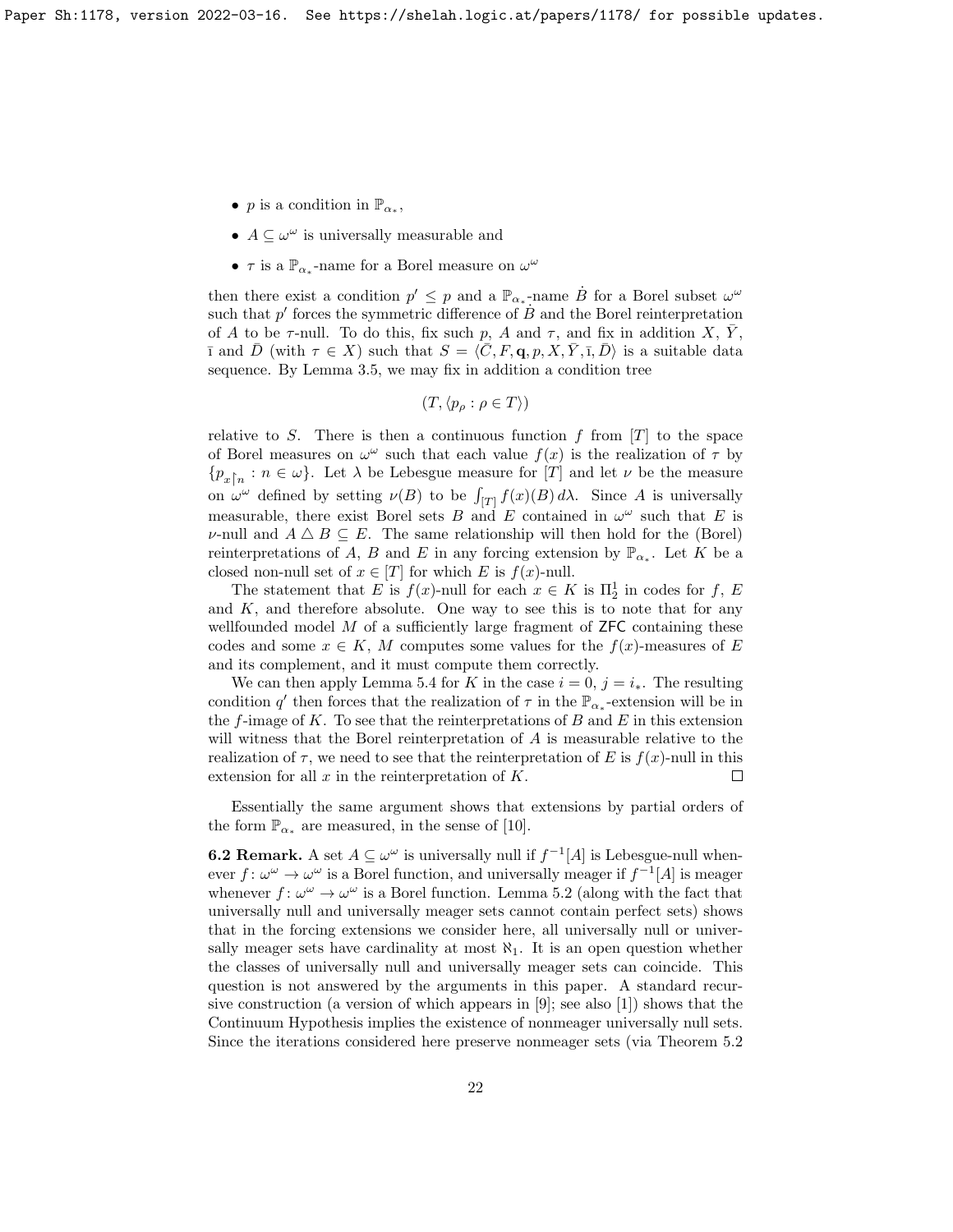of [8] as cited in Remark 4.4), Theorem 6.1 implies that there exist such sets in the models produced in this paper. Since universally null sets cannot contain perfect sets, a nonmeager universally null set cannot have the property of Baire. This shows that there are universally measurable sets in the extensions produced in this paper which are not universally categorical.

**6.3 Remark.** When  $a \subseteq \omega$ , the inner model **L**[a] contains a  $\Delta_2^1(a)$  wellordering of its reals which remains  $\Delta_2^1(a)$  in any outer model. Since the iterations considered here preserve non-null sets (via Theorem 6.3 and Lemma 6.4 of [8] as cited in Remark 4.4), the reals of  $\mathbf{L}[a]$  form a non-null set in the models considered here. By [13], any set of reals wellordered by a universally measurable relation is universally null. It follows in the extensions produced in this paper, the canonical wellordering of the reals constructed in  $\mathbf{L}[a]$  is a  $\Delta_2^1(a)$  set which is not universally measurable. The analogous results for category ([8] and [13] again) show that this set is also not universally categorical.

# References

- [1] J. Brendle, P. Larson, Nonmeager universally null sets, preprint, 2017
- [2] Q. Feng, Qi, M. Magidor, H. Woodin, Universally Baire sets of reals. In : Set theory of the continuum, Math. Sci. Res. Inst. Publ., 26, Springer, New York, 1992, 203–242
- [3] D.H. Fremlin, Measure Theory, Volume Two, Torres Fremlin, Colchester, 2003
- [4] D.H. Fremlin, Measure Theory, Volume Four, Part I, Torres Fremlin, Colchester, 2006
- [5] D.H. Fremlin, Problems, available at https://www1.essex.ac.uk/maths/people/fremlin/problems.pdf
- [6] T. Jech, Set Theory, Springer, 2003
- [7] A. Kechris, Classical Descriptive Set Theory, Springer-Verlag, 1995
- [8] J. Kellner, S. Shelah, Preserving preservation, J. Symbolic Logic 70 (2005) 3, 914–945
- [9] P.B. Larson, I. Neeman, S. Shelah, Universally measurable sets in generic extensions, Fund. Math. 208 (2010) 2, 173–192
- [10] P.B. Larson, J. Zapletal, Polar forcings and measured extensions, Topology and Its Applications, to appear
- [11] T. Nishiura, Absolute Measurable Spaces, Encyclopedia of Mathematics and its Applications, Cambridge University Press, 2008
- [12] J.C. Oxtoby, Measure and Category, Springer-Verlag, 1980